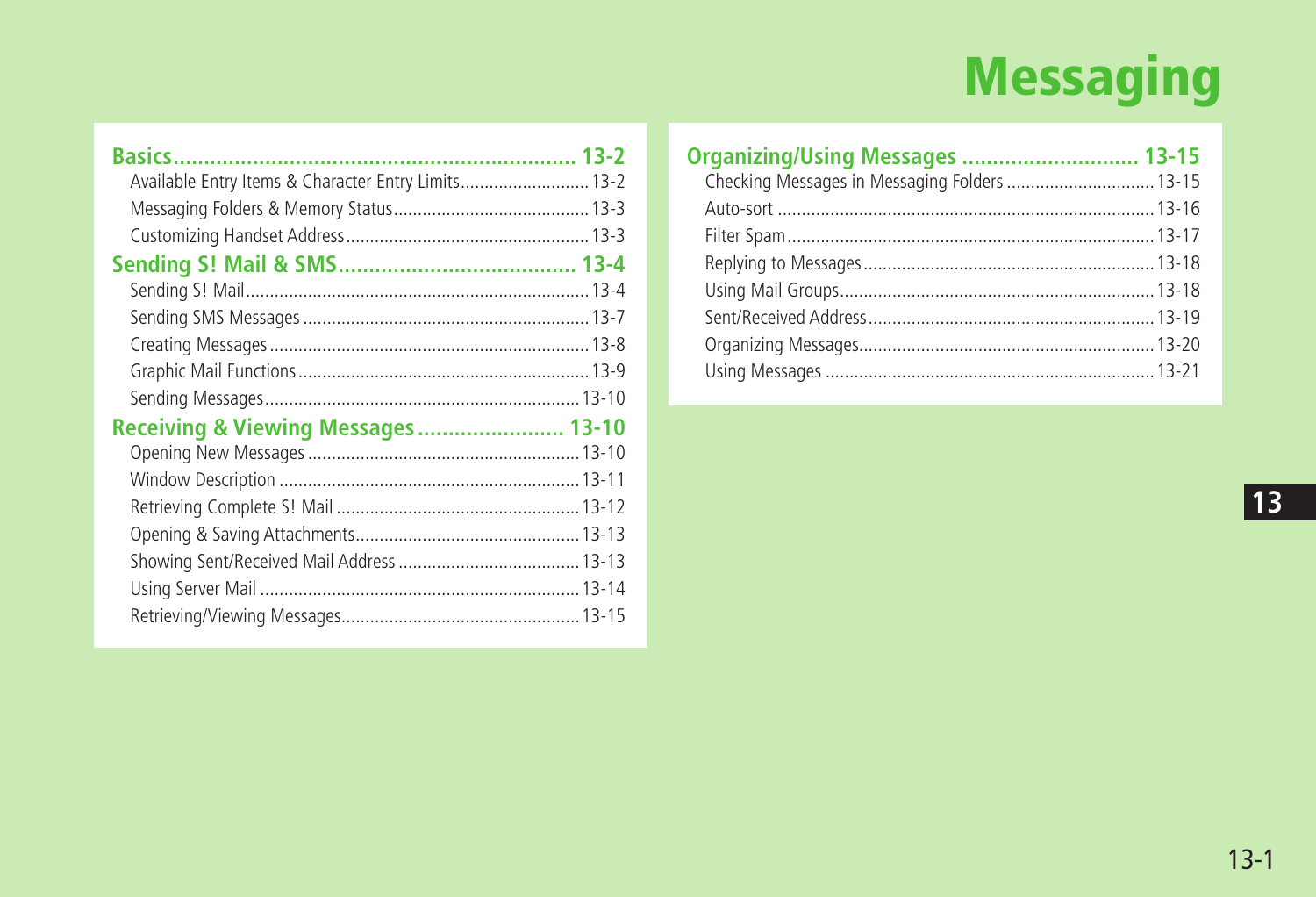# <span id="page-1-0"></span>**Basics**

### **Send messages via S! Mail or SMS.**

| S! Mail<br>[Separate]<br>subscription<br>required] | Exchange text messages with SoftBank or e-mail<br>compatible handsets, PCs, etc.; attach image or<br>sound files etc.<br>• 832P is compatible with Graphic Mail<br>(C <sub>J</sub> P.13-5) |
|----------------------------------------------------|--------------------------------------------------------------------------------------------------------------------------------------------------------------------------------------------|
| <b>SMS</b>                                         | Exchange short text messages with SoftBank<br>handsets.                                                                                                                                    |

● For more information, visit SOFTBANK MOBILE Corp. Website (http://www.softbank.jp).

# **Messaging 13**

# **Available Entry Items & Character Entry Limits**

| <b>Item</b>    |                     |  | S! Mail                                                               | <b>SMS</b> |                                                                |  |
|----------------|---------------------|--|-----------------------------------------------------------------------|------------|----------------------------------------------------------------|--|
|                | E-mail<br>address   |  | Up to 246 single-byte                                                 | X          |                                                                |  |
| <b>Address</b> | Phone<br>number $1$ |  | alphanumerics/<br>Up to 20 recipients                                 |            | Up to 21 single-byte<br>alphanumerics/Up to<br>1 recipient     |  |
|                | <b>Subject</b>      |  | Up to 256 double-<br>byte/<br>Up to 512 single-<br>byte alphanumerics | $\times$   |                                                                |  |
| <b>Text</b>    |                     |  | 30 KB                                                                 |            | Up to 70 double-/<br>single-byte<br>alphanumerics <sup>2</sup> |  |
|                | <b>Attachment</b>   |  | Up to approx. 300 KB                                                  | $\times$   |                                                                |  |

1 SoftBank handset numbers only

<sup>2</sup> When text entry mode is set to *English (160char.)* (GP.17-14), up to 160 single-byte alphanumerics can be entered.

### **Note**

- Send up to 300 KB including subject, message text and attachment via S! Mail. Message text character limit differs by attachment size.
- When number of entered characters exceeds limit in SMS, S! Mail conversion option message appears.
- S! Mail cannot be converted to SMS.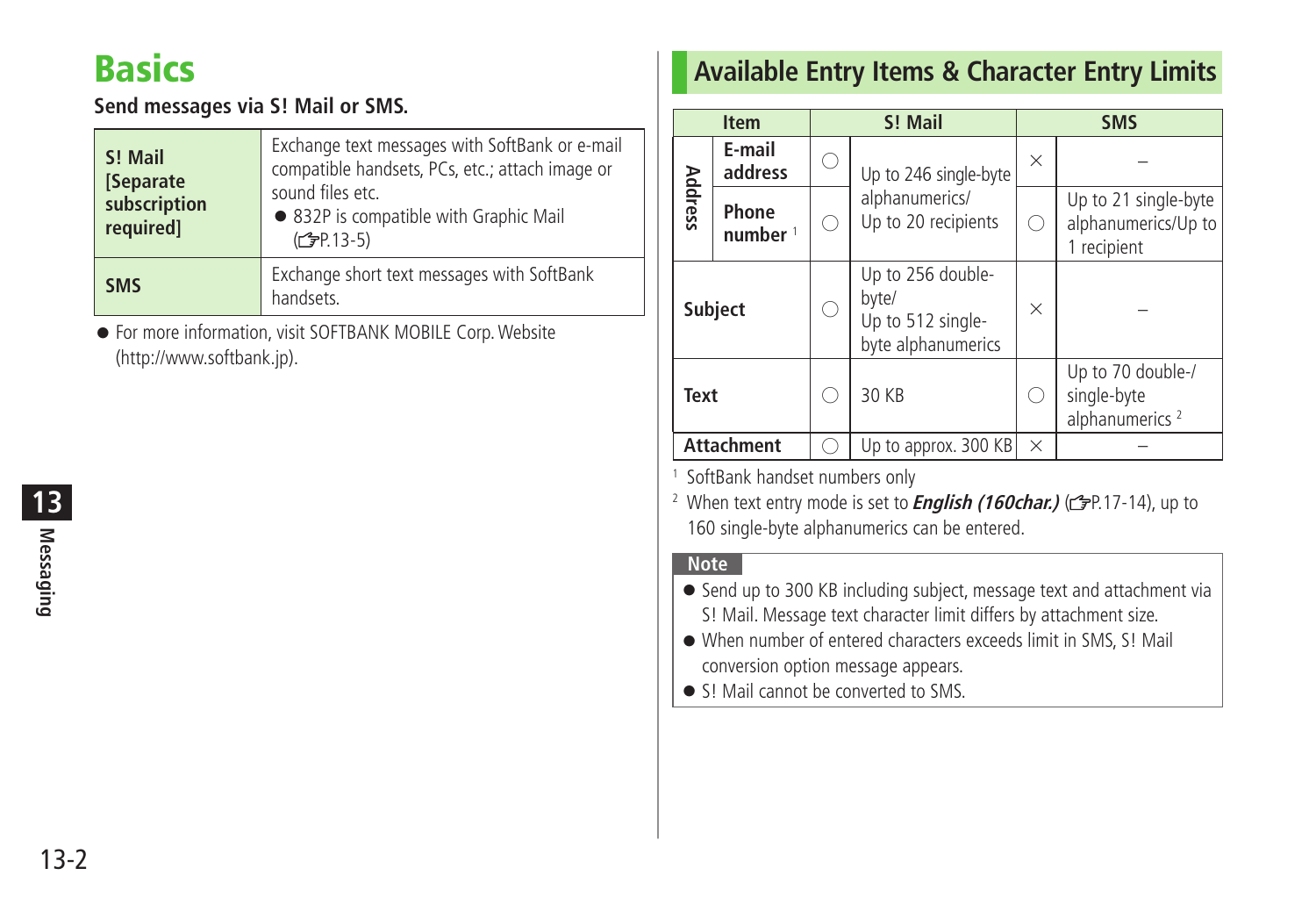# <span id="page-2-0"></span>**Messaging Folders & Memory Status**

**Messages are organized in folders by message type.**



\* Set Auto-sort to sort received messages to specified folders or Spam Folder automatically (<del>曾</del>P.13-16).

### **Deleting Messages Automatically**

When memory for messaging folders is low, old messages are automatically deleted one by one. Protect important messages from unintentional deletion ( $r$ P.13-20), or set message deletion settings to **OFF** ( $\mathcal{Q}$ P.17-14). Messages in Drafts and SMS on USIM Card are not deleted automatically.

### **When Messaging Memory is Full**

 (Received Full) appears in Standby and no more new incoming messages are received. Delete old messages in Incoming Mail folder ( $\mathcal{F}$ P.13-21). Retrieve new messages ( $\mathcal{F}$ P.13-15) after deleting some S! Mail.

■ **View Memory Status > Memory Status**

**Tip**  $\bullet$  Mail Security ( $\circ$ P.11-10)

# **Customizing Handset Address**

**Change your handset mail address (alphanumerics before @) to reduce the risk of receiving spam. Default account name is random alphanumerics.**



- For details, visit SOFTBANK MOBILE Corp. Website (http://www.softbank.jp).
- Handset mail address cannot be changed in Emission OFF Mode.
- $\bullet$  For operations while using Internet:  $\leq P.14-6$

# **1 Settings Custom Mail Address**

832P connects to the Network Follow onscreen instructions.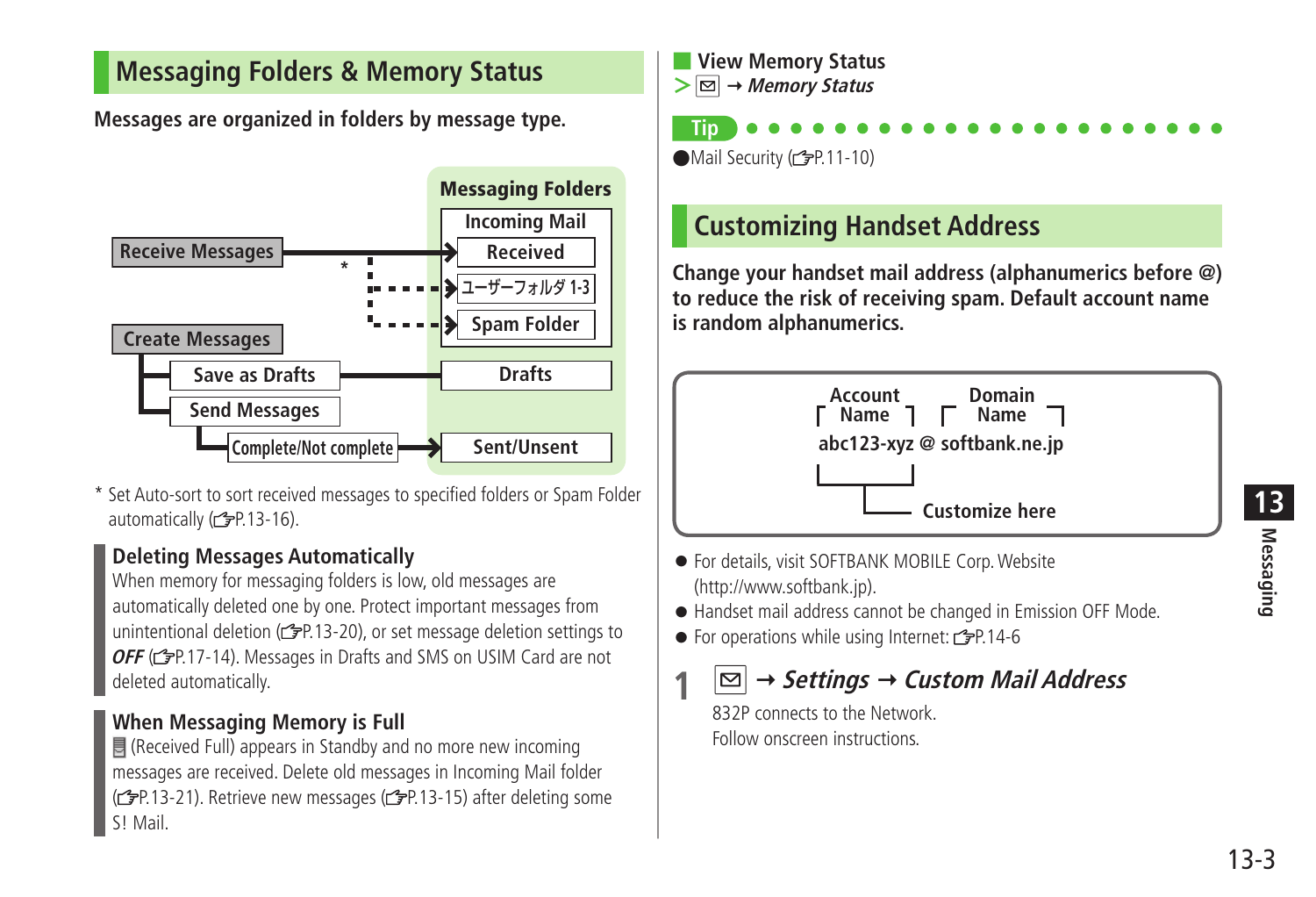<span id="page-3-0"></span>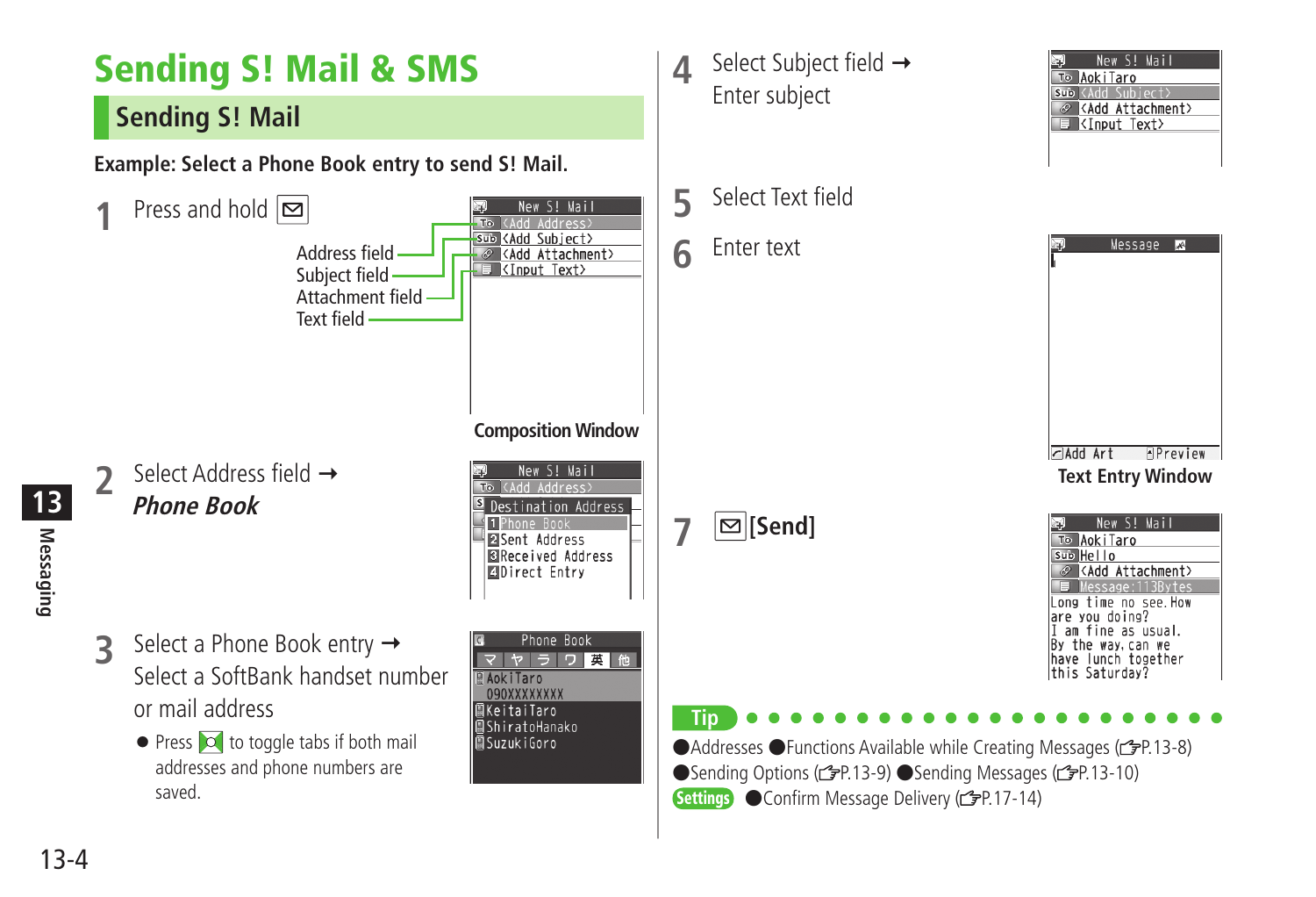# **Adding Attachments**

### **Example: Attach Picture files to S! Mail.**

- **1** After Step 6 on P.13-4, select Attachment field
- **2** Select a folder in Data Folder Select a file

|                                                                                                                                                                                                                                                                                                                                     | After Step 6 on P.13-4, select<br>Attachment field            | New S! Mai<br>To AokiTaro<br>Sub Hello<br><add attachment=""><br/>Message: 113Bytes<br/>Long time no see.How</add>                                                                                             |  |  |  |
|-------------------------------------------------------------------------------------------------------------------------------------------------------------------------------------------------------------------------------------------------------------------------------------------------------------------------------------|---------------------------------------------------------------|----------------------------------------------------------------------------------------------------------------------------------------------------------------------------------------------------------------|--|--|--|
|                                                                                                                                                                                                                                                                                                                                     | Select a folder in Data Folder $\rightarrow$<br>Select a file | are you doing?<br>am fine as usual.<br>By the way, can we<br>have lunch together<br>this Saturday?                                                                                                             |  |  |  |
|                                                                                                                                                                                                                                                                                                                                     | $\mathfrak{S}$ [Send]                                         | New S! Mail<br>To AokiTaro<br>Sub Hello<br>Attachment Nums:1<br>Message: 113B<br>Long time no see. How<br>are you doing?<br>I am fine as usual.<br>By the way, can we<br>have lunch together<br>this Saturday? |  |  |  |
| Attach Captured Pictures/Videos<br>$\triangleright$ After Step1, Activate Camera $\rightarrow$ Photo mode or Video mode $\rightarrow$<br>Frame subject $\rightarrow  \bullet $ [Record] or $\circledcirc$ ( $\rightarrow$ For video, $ \bullet $ [Stop] or $\circledcirc$ )<br>→ O [Save] or 0 (→ For still image, select a folder) |                                                               |                                                                                                                                                                                                                |  |  |  |
| <b>Note</b><br>• Some files can not be attached depending on the file format or size.<br>• Some copy protected files can not be sent.<br>• Ring Songs&Tones, Music and Videos files cannot be attached directly<br>from microSD Card. Move files to handset before attaching to messages.                                           |                                                               |                                                                                                                                                                                                                |  |  |  |
|                                                                                                                                                                                                                                                                                                                                     | Tin<br>●Attachments (rep.13-8)                                |                                                                                                                                                                                                                |  |  |  |

# **Graphic Mail**

**Create HTML messages; select font color/size, background color, or insert images, etc.**

**Example: Use various Templates to create Graphic Mail.**

- Change font size
- Scroll text
- After Step 4 on P.13-4, press  $\boxed{\mathbf{Y}'}$  [Menu]  $\rightarrow$ *Load Template*  $\rightarrow$  Select a template
	- $\bullet$  To view template: Highlight template  $\rightarrow \Box$  [View]
- Select Text field → Delete "ココに文字をいれてネ"

# $\overline{3}$   $\overline{C}$   $\rightarrow$  *Font Size*

 $\bullet$  Alternatively,  $\boxed{\mathbf{Y}}$  [Menu]  $\rightarrow$ **Set Graphic Mail** to open Graphic Palette

| Context           |                        | ÷. | Preview |                 |  |
|-------------------|------------------------|----|---------|-----------------|--|
| abc $\frac{1}{2}$ | <b>Fontl</b> Size      |    |         | R29978/30720tes |  |
|                   | <b>Graphic Palette</b> |    |         |                 |  |

**Messaging 13**

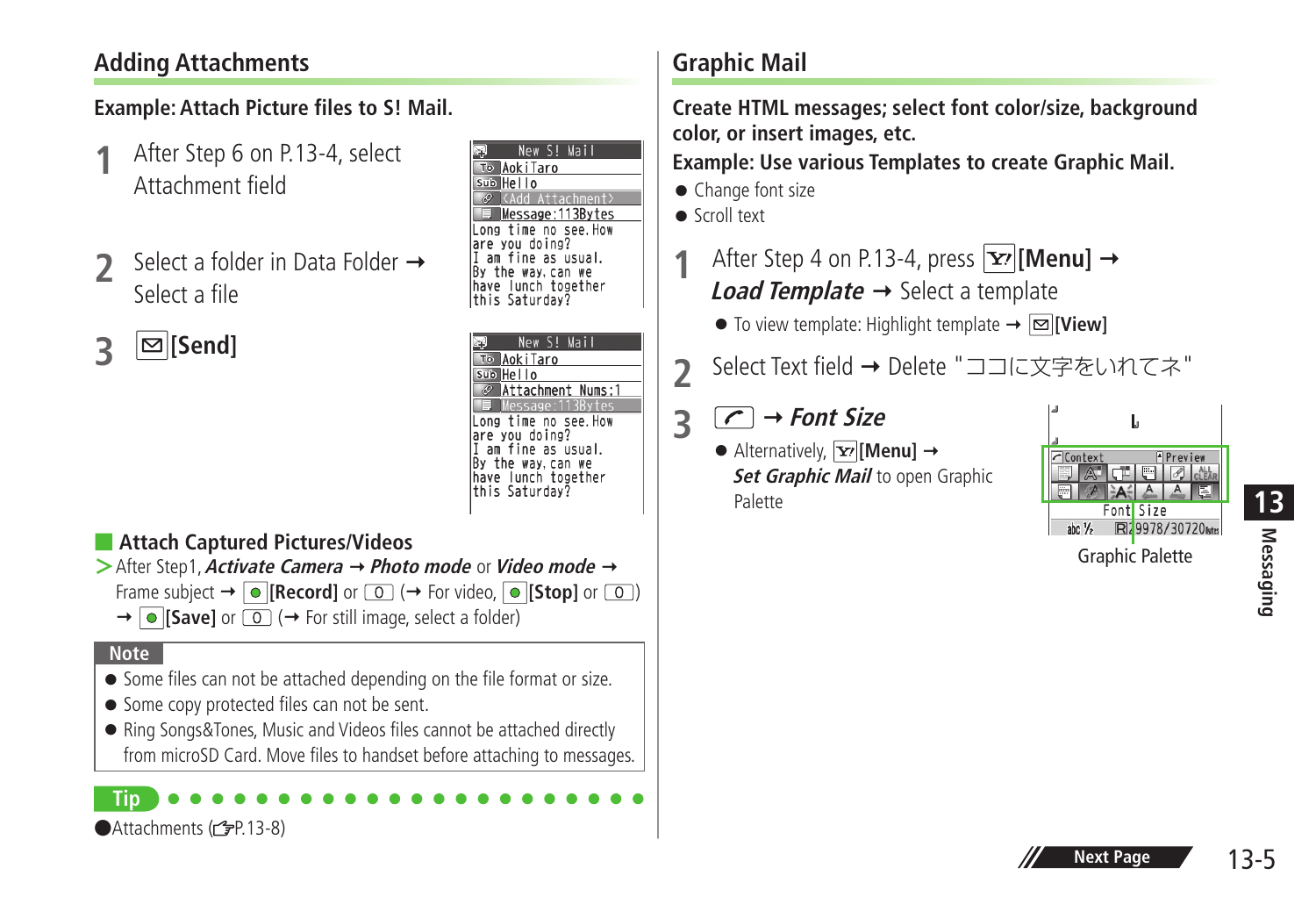Select a font size  $\rightarrow$  Enter text **5 Select Arrange Area**



**Messaging 13**

- *Set Scrolling*  $\rightarrow$   $\vert \mathbf{x} \rangle$  [Exit]  $\mathbf{R}$  **b** to preview  $\rightarrow$  CLR  $\bullet$  Alternatively,  $\boxed{\mathbf{Y}'}$  [Menu]  $\rightarrow$ **Preview** to view text field
- $\bigcirc$   $\bigcirc$   $\rightarrow$   $\bigcirc$  [Send]



Shall we go together  $\overline{2}$ .

്ക്

 $\neg$  Add Art

abc $\frac{1}{2}$ 

\_<br>Shall we go together

**APreview** 

R29926/30720k



- $>$  To cancel previous operation: Close Graphic Palette  $\rightarrow \infty$  [Menu]  $\rightarrow$ **Undo**
- $>$  To reset all Graphic Mail operations:  $\boxed{\frown}$   $\rightarrow$  **Graphic mail all reset**  $\rightarrow$ **YES YES**

# **Using My Pictograms**

- **1** After Step 5 on P.13-4, in text entry window,
	- $\boxed{\ast}$   $\rightarrow$   $\boxed{\oplus}$  [My Pict.]

My Pictogram list appears.

- Previously used pictogram list appears first.
- Functions in pictogram list  $(r^2P.3-4)$
- **2** Select a My Pictogram My Pictogram is entered.
- **3** Enter text  $\rightarrow \boxed{\infty}$  [Send]
- **Use My Pictograms from Graphic Palette**
- $>$  In text entry window,  $\boxed{\frown}$   $\rightarrow$  My Pictograms  $\rightarrow$   $\boxed{\dot{\omega}}$  [My Pict.]  $\rightarrow$ Select a My Pictogram → **Exitl**
- **Use My Pictograms Saved in microSD**
- $>$  In text entry window,  $\boxed{\frown}$   $\rightarrow$  **Insert files**  $\rightarrow$  **File Select**  $\rightarrow$  **Pictures**  $\rightarrow$ **<sup>[</sup>microSD] → My Pictograms →** Select a folder → Select a My Pictogram
	- **Tip**

●Use Other Graphic Mail Settings (rep.13-9)

●Download Templates via Internet (c3P.13-10)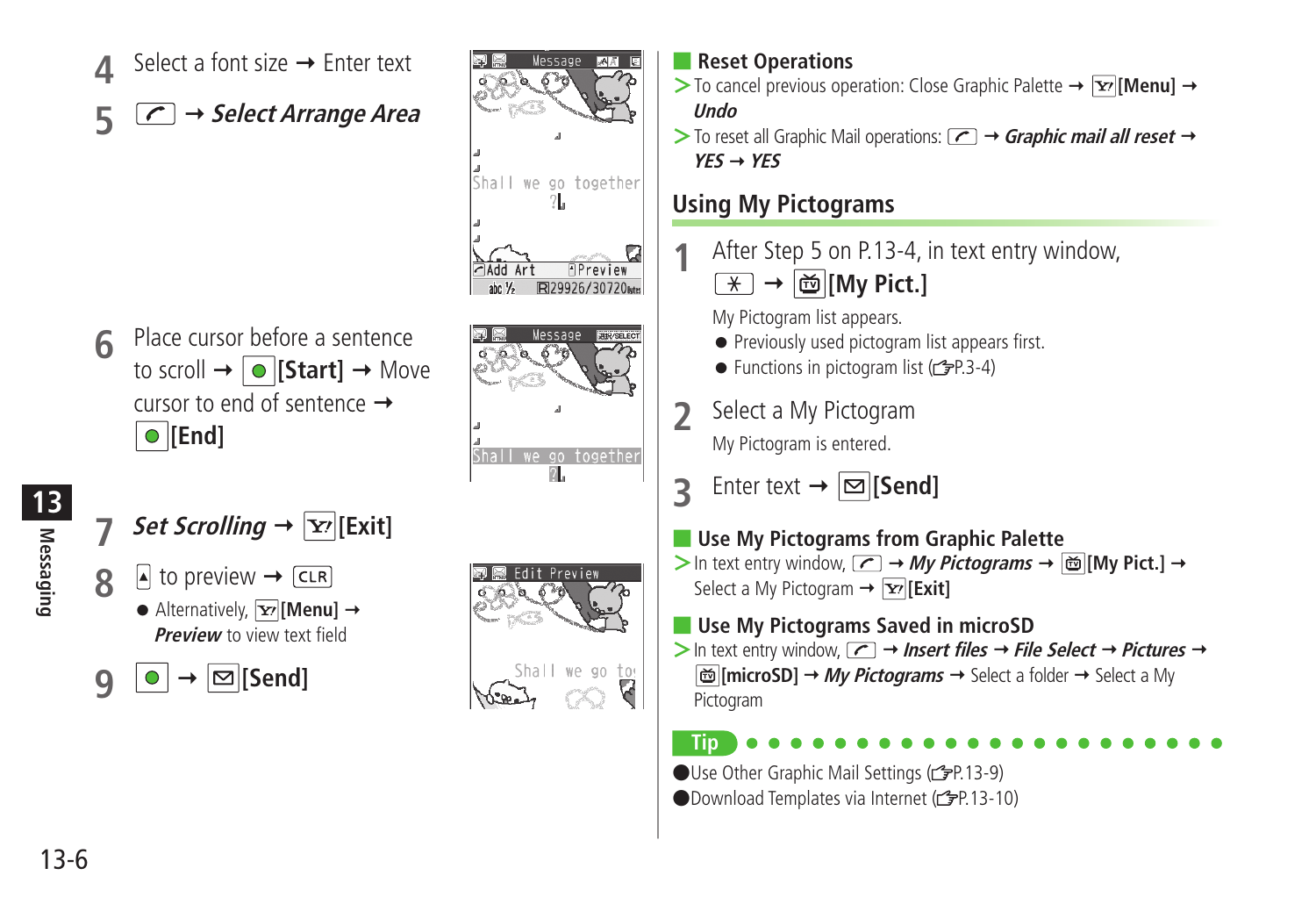<span id="page-6-0"></span>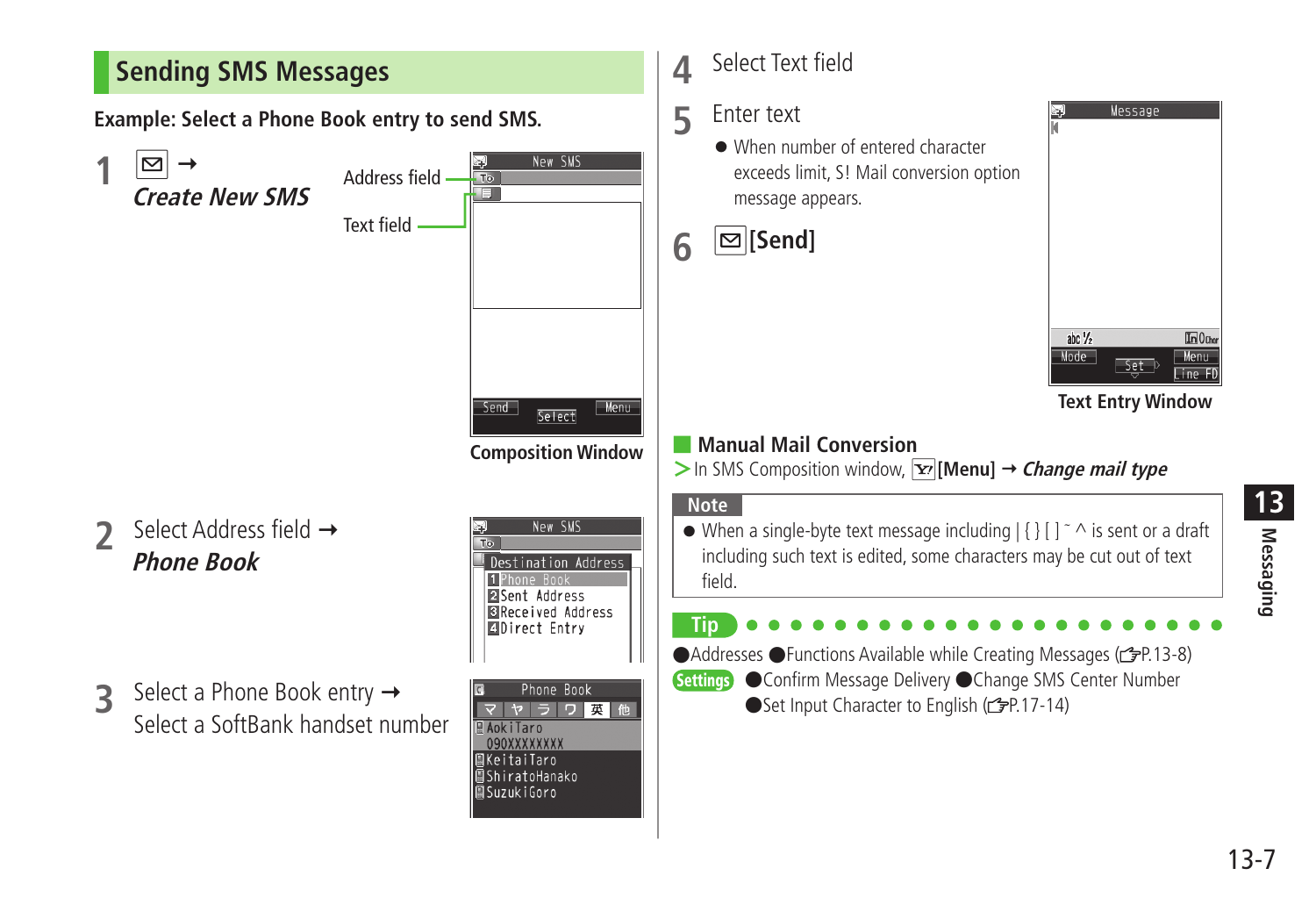# <span id="page-7-0"></span>**Creating Messages**

### **Addresses**

**From** S! Mail: Press and hold  $\boxed{\infty}$  Select Address field SMS:  $\boxed{\infty}$  Create New SMS Select Address field

■ **Enter Address Directly**

> **Direct Entry** → Enter a SoftBank handset number/mail address

# ■ **Select Address from Sent Address/Received Address Logs**

**>** Sent Address or **Received Address** → Select a log

# ■ **Add/Edit/Delete Address**

**>**Follow the steps (See below)

| <b>Item</b>                                | <b>Operation/Description</b>                                                                                                                    |
|--------------------------------------------|-------------------------------------------------------------------------------------------------------------------------------------------------|
| Add<br>recipients*                         | $\triangleright$ < <i>Not entered&gt;</i> $\rightarrow$ Select an address selection<br>method $\rightarrow$ Select an address or enter directly |
| Edit                                       | Select an address $\rightarrow$ <i>Direct Entry</i> $\rightarrow$ Edit address                                                                  |
| Delete*                                    | > Highlight an address $\rightarrow$ $\boxed{\mathbf{x}}$ [Menu] $\rightarrow$<br>Delete receiver $\rightarrow$ YES                             |
| $*$ CLM- $i$ <sub>n</sub> $i$ <sub>n</sub> |                                                                                                                                                 |

5! Mail only

# ■ **Change To/Cc/Bcc**

● S! Mail only

 $\triangleright$  Highlight an address  $\rightarrow \overline{Y}$  [Menu]  $\rightarrow$  *Destination types*  $\rightarrow$  Select a type

# **Attachments**

**From** After attaching a file, select Attachment field

# ■ **Open/Play Attached Files**

**>**Select a file

### ■ **Add Attachments**

 $\sum \mathbf{X}$  **[Menu]**  $\rightarrow$  *Add Attached Files*  $\rightarrow$  (Select a folder  $\rightarrow$  Select a file)<sup>\*</sup>  $\rightarrow$ **[Finish]**

\* To capture still images or videos: **Activate Camera Photo mode** or **Video mode**  $\rightarrow$  Frame subject  $\rightarrow$  **[Record]** or  $\boxed{0}$  ( $\rightarrow$  For video,  $\bullet$  **[Stop]** or  $\circledcirc$   $\rightarrow$   $\bullet$  **[Save]** or  $\circledcirc$  ( $\rightarrow$  For still image, select a folder)

### ■ **Delete Attachments**

 $\triangleright$  Highlight a file  $\rightarrow \triangleright$  [Menu]  $\rightarrow$  *Del Attached Files*  $\rightarrow$  *YES* 

# **Other Functions**

### ■ **Functions Available while Creating Messages**

- $>$  S! Mail: Press and hold  $\boxed{\infty}$   $\rightarrow$   $\boxed{\infty}$  **[Menu]**  $\rightarrow$  Select an item (See below)
- $>$  SMS:  $\boxed{\infty}$   $\rightarrow$  Create New SMS  $\rightarrow \boxed{\infty}$  [Menu]  $\rightarrow$  Select an item (See below)

| <b>Item</b>            | <b>Operation/Description</b>                          |
|------------------------|-------------------------------------------------------|
| Send                   | Send message                                          |
| <b>Preview</b>         | Preview message while creating                        |
| Save as                | Save message to Drafts box without sending            |
| <b>Drafts</b>          |                                                       |
| <b>Attached</b>        | View attached file list                               |
| files $1$              |                                                       |
| Load                   | > Select a template                                   |
| Template <sup>1</sup>  |                                                       |
| Save                   | Save edited template                                  |
| Template <sup>1</sup>  | $>$ YFS                                               |
| hhA                    | Add signature                                         |
| Signature <sup>1</sup> | • Create and save signature beforehand (represented). |
| <b>Send Settings:</b>  | Notify recipient of message priority level            |
| Priority <sup>1</sup>  | $>$ Select a level                                    |

**Messaging**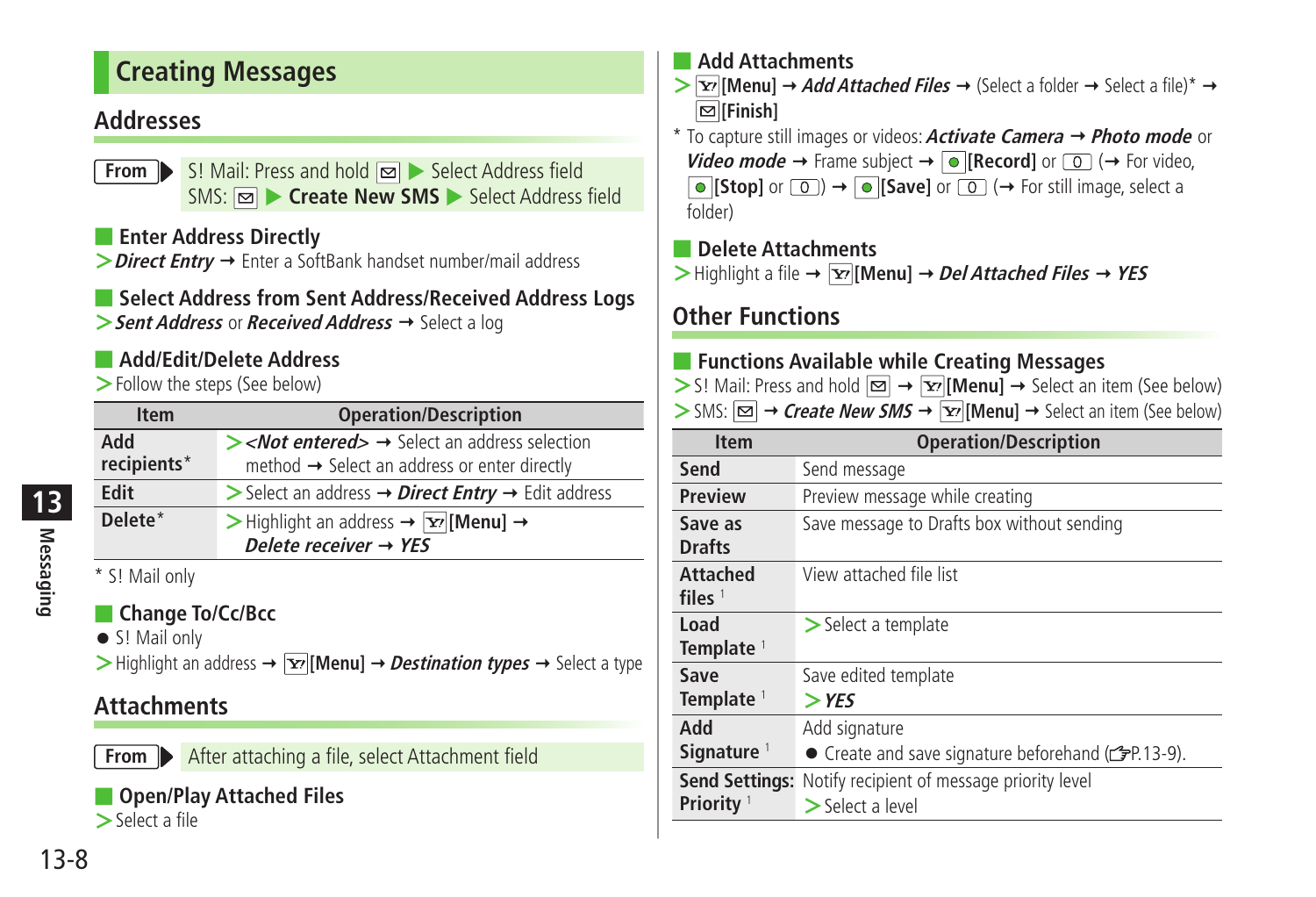<span id="page-8-0"></span>

| <b>Item</b>                      | <b>Operation/Description</b>                              |
|----------------------------------|-----------------------------------------------------------|
|                                  | Send Settings: Check whether S! Mail is sent to recipient |
| Confirm<br>Delivery <sup>1</sup> | $>$ ON                                                    |
|                                  | Send Settings: Set reply-to address                       |
| <b>Set Reply</b>                 | $>$ ON                                                    |
| Address <sup>1</sup>             | • Specify reply-to address beforehand (FBelow).           |
| Confirm                          | Check whether SMS is sent to recipient                    |
| Delivery $2$                     | $>$ $\alpha$ N                                            |
| Input                            | Select character input mode                               |
| character $2$                    | >Japanese or English                                      |
| Change mail                      | Switch SMS to S! Mail while creating                      |
| type $2$                         |                                                           |
| <sup>1</sup> S! Mail only        |                                                           |
| <sup>2</sup> SMS only            |                                                           |

# **Sending Options**

**From**  $\triangleright$  **Settings**  $\triangleright$  S! Mail Settings **Sending Options** 

### ■ **Set Reply-to Address**

 $\triangleright$  **Set Reply-To**  $\rightarrow$  ON  $\rightarrow$  Select reply-to address entry field  $\rightarrow$  Select a reply-to address or enter directly  $\rightarrow \boxed{\infty}$  [Finish]

### ■ **Set Signature**

 $>$  **Set Signature**  $\rightarrow$  Select an item ( $\rightarrow$  *ON* or *ON When New*  $\rightarrow$  Select signature entry field  $\rightarrow$  Enter signature  $\rightarrow \boxed{\infty}$  [Finish])

# **Graphic Mail Functions**

### ■ Use Other Graphic Mail Settings

 $>$  In S! Mail text entry window,  $\sqrt{ }$   $\rightarrow$  Select an arrange item (See below)

| <b>Item</b>                                | <b>Operation/Description</b>                                                                                                                                                                                                                                                                                        |
|--------------------------------------------|---------------------------------------------------------------------------------------------------------------------------------------------------------------------------------------------------------------------------------------------------------------------------------------------------------------------|
| <b>Insert files:</b><br><b>File Select</b> | Insert still images, Flash® or music files<br>Send inserted music files as BGM<br>$\triangleright$ Select a folder $\rightarrow$ Select a file                                                                                                                                                                      |
| <b>Insert files:</b><br>Camera             | Activate camera to insert pictures<br>> Capture a sill image                                                                                                                                                                                                                                                        |
| Insert files:<br><b>Delete BGM</b>         | Delete inserted music file<br>$>$ YES                                                                                                                                                                                                                                                                               |
| <b>Font Color</b>                          | > Change font color                                                                                                                                                                                                                                                                                                 |
| <b>Background</b><br>color                 | > Change background color                                                                                                                                                                                                                                                                                           |
| <b>Insert Lines</b>                        | Insert separator line                                                                                                                                                                                                                                                                                               |
| <b>My Pictograms</b>                       | Insert My Pictograms (c PP.13-6)                                                                                                                                                                                                                                                                                    |
| <b>Graphic mail</b><br>all reset           | Cancel all Graphic Mail Settings<br>$>$ YES $\rightarrow$ YES                                                                                                                                                                                                                                                       |
| <b>Select</b><br>Arrange Area              | Specify text to be arranged<br>> Place cursor before text $\rightarrow$ • [Start] $\rightarrow$<br>Specify area $\rightarrow \lceil \bullet \rceil$ [End] $\rightarrow$ Select other items $\rightarrow$<br>Follow the steps for selected items<br>$\bullet$ To cancel selection: $\circ$ [End] $\rightarrow \circ$ |
| <b>Font Size</b>                           | $\triangleright$ Change font size                                                                                                                                                                                                                                                                                   |
| <b>Select</b><br><b>Blinking</b>           | Flash text                                                                                                                                                                                                                                                                                                          |
| <b>Set Scrolling</b>                       | Scroll text                                                                                                                                                                                                                                                                                                         |
| <b>Set Swinging</b>                        | Swing text                                                                                                                                                                                                                                                                                                          |
| <b>Alianment</b>                           | $\geq$ Select a type                                                                                                                                                                                                                                                                                                |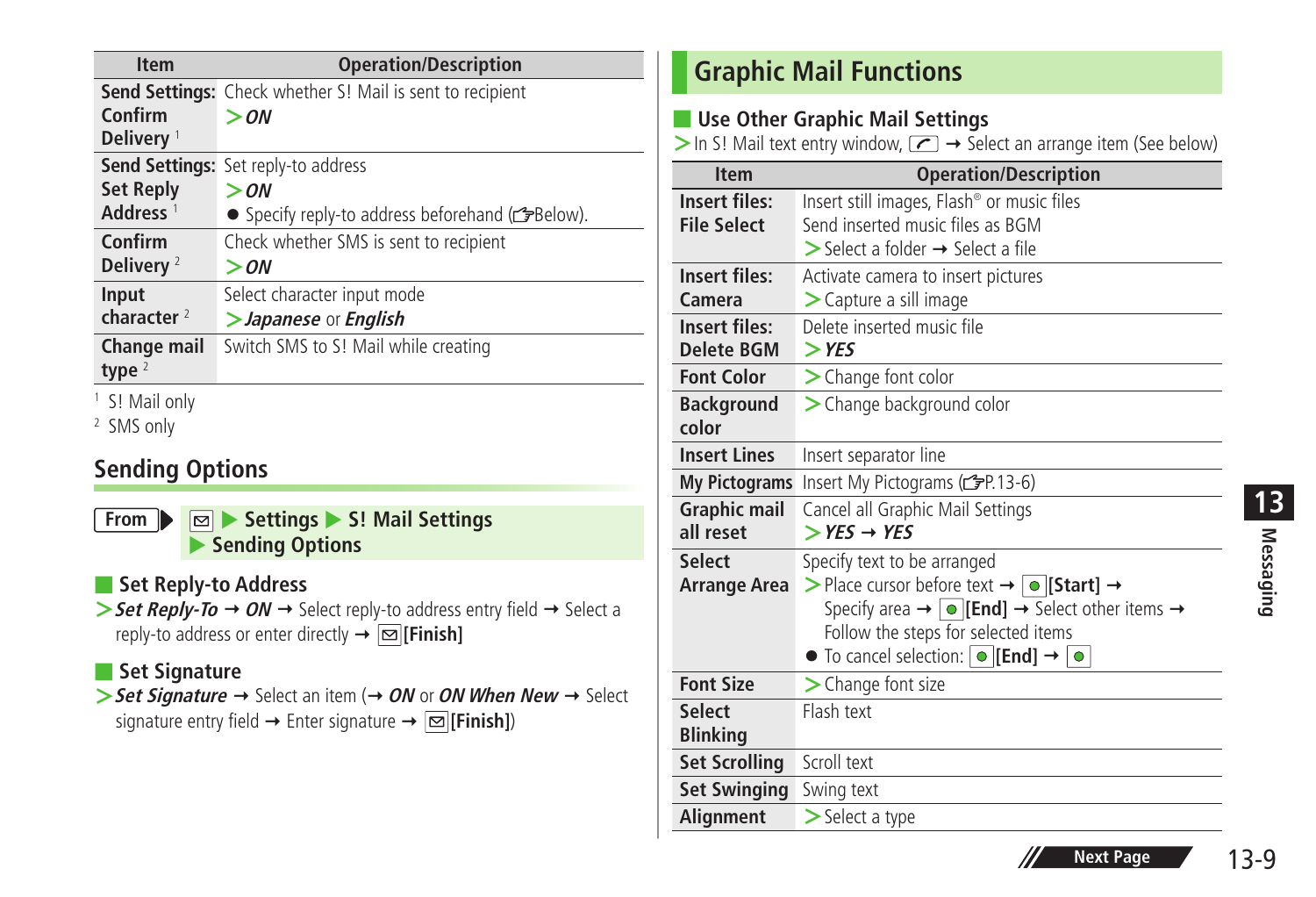- <span id="page-9-0"></span>● One file of BGM or Flash<sup>®</sup>, and up to 40 types of My Pictograms or images can be inserted per Graphic Mail.
- To delete inserted images, lines, My Pictograms, etc.: Close Graphic Palette  $\rightarrow$  Move cursor before images, etc.  $\rightarrow$  CLR
- Ring Songs&Tones or Music files cannot be inserted directly from microSD Card. Move files to handset beforehand.
- **Download Templates via Internet**
- $> \boxed{\odot}$   $\rightarrow$  Templates  $\rightarrow$  Download Templates  $\rightarrow$  YES
- 832P connects to Internet, and a website appears. Follow onscreen instructions.

# **Sending Messages**

**From** S! Mail: Press and hold  $\boxed{\infty}$  **Fig.** [Menu] SMS: **<b>** $\boxed{\infty}$  Create New SMS ▶  $\boxed{\infty}$  [Menu]

### ■ **Confirm Delivery**

**>**(For S! Mail, *Send Settings* **→) Confirm Delivery → ON** 

● Confirm Message Delivery (子P.17-14)

### ■ **Save to Drafts**

- **>Save as Drafts**
- Messages are saved to **Drafts** (r<sup>•</sup><sub>F</sub>P.13-15).

# **Receiving & Viewing Messages**

# **Opening New Messages**

### **When a new message is received, and Event Indicator appear in Standby.**

● By default, the complete message and any attachments are automatically downloaded. This setting also applies while abroad. Transmission fees are incurred; adjust to use (To change auto download settings:  $P.17-14$ ).



**1** Select indicator

**2** Select a folder

Unread Count



**Incoming Mail**

|              | Received           |
|--------------|--------------------|
| Hello        | 7 SuzukiGoro       |
| Happy        | 5/ 7 ShiratoHanako |
| Good evening | ■ 5/ 7 SuzukiGoro  |
|              | ■ 5/ 7 KeitaiTaro  |
| Happy        |                    |

**Message List Window**

**Messaging**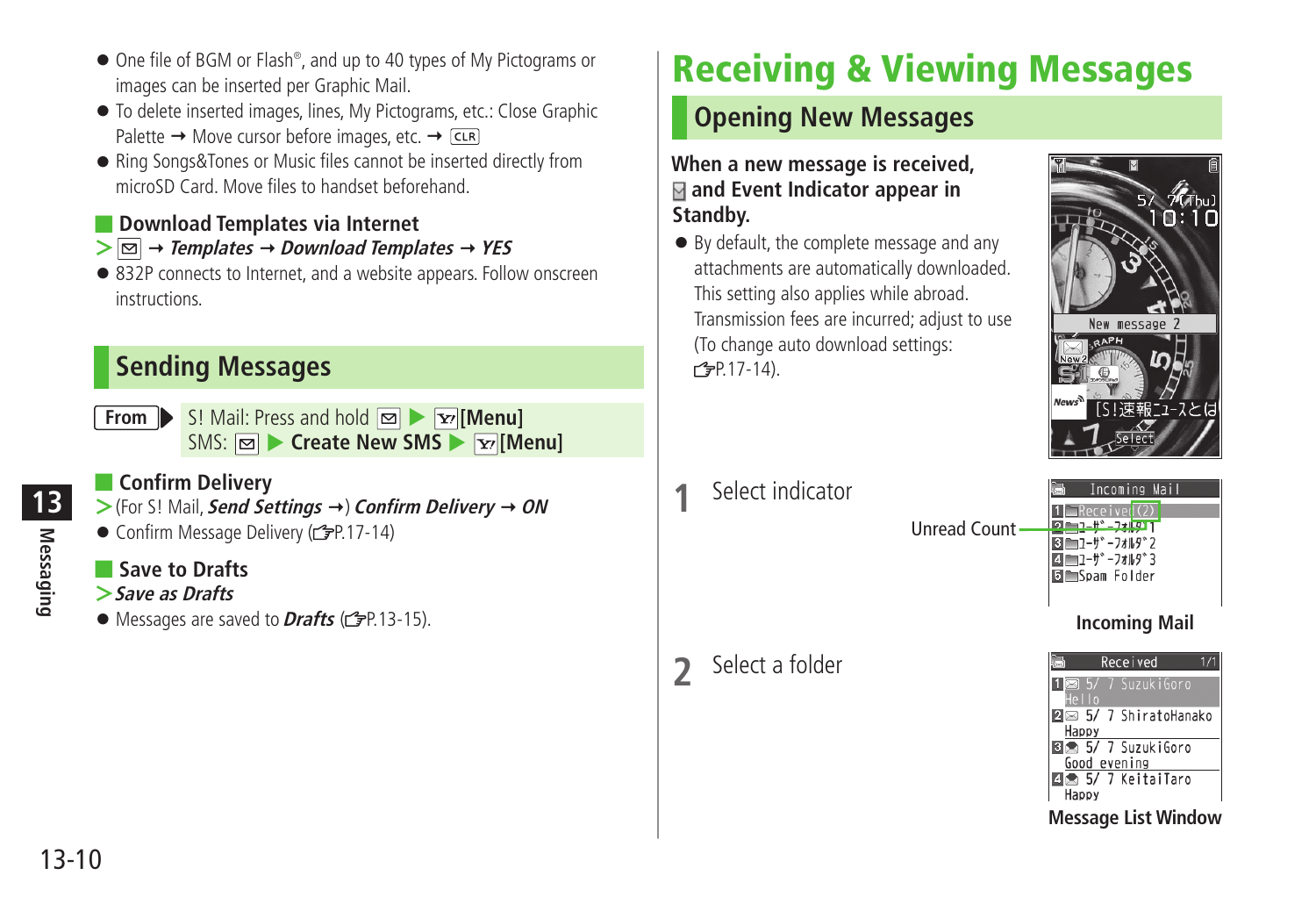# <span id="page-10-0"></span>**3** Select an unread message

Royd. Msg.  $\overline{9}$  2009/5/ 7 10:14 From Suzuk i Goro  $sub$  Hello No Attachment File Long time no see.How are you doing? I am fine as usual. By the way, can we have lunch together lthis Saturdav? **Message Window**

### **Note**

- $\bullet$  When handset is closed, press  $\triangledown$  to check new messages (Info Notice Setting:  $2P.17-7$ ).
- 832P may connect to the Network via URL link in message text. Data-intensive web pages may incur high charges.
- Depending on situations, Message tone may not sound and Notification Light may not flash.
	- $\blacksquare$  flashes for new messages instead.

### **Tip**

- ●Retrieving/Viewing Messages (仁子P.13-15)
- ●Setting Secret Mail (全P.11-9)
- Settings Change Ringtone Change Ringer Volume Set Message Ringtone Duration ● Set Vibration Alert (子P.17-2) ● Adjust Notification Light Color Tone for Incoming Call/Message  $(r^2 = P.17-9)$

# **Window Description**

### ■ **Messaging Folder Contents**

Received Received Date & Time <sup>1</sup>, 18 5/ 7 SuzukiGoro Sender <sup>2</sup> and S! Mail Subject **E**S 5/ 7 ShiratoHanako (For SMS, Message Text) **Happy**  $\frac{1}{8}$   $\frac{1}{2}$  5/ 7 Suzuki Goro Good evening 5/ 7 KeitaiTaro  $\Box$ Happy 5/ 7 ShiratoHanako How are you? ● For Sent/Unsent box, following appear: 1 Sent date/time **Example: Received Folder in Incoming Mail** 2 Recipient

### **Message Type/Status**

Unread/Read S! Mail  $\bowtie$ / Unread/Read S! Mail / **Notice** Unread/Read SMS  $\approx$ / $\sim$  $\sum_{\text{cusp}}$ **Unread/Read USIM** Card SMS 净 Server Mail

### **Message Type Message Status**

- **Attachments**
- (Silver) Protected А
- Forwarded Message
- Replied Message Œ
- $\mathsf{\times}$  Sending failed (Sent/Unsent Message)
- $\equiv$ Delivery Report received (Sent/Unsent Message)
	- **High Priority**
- Ω Low Priority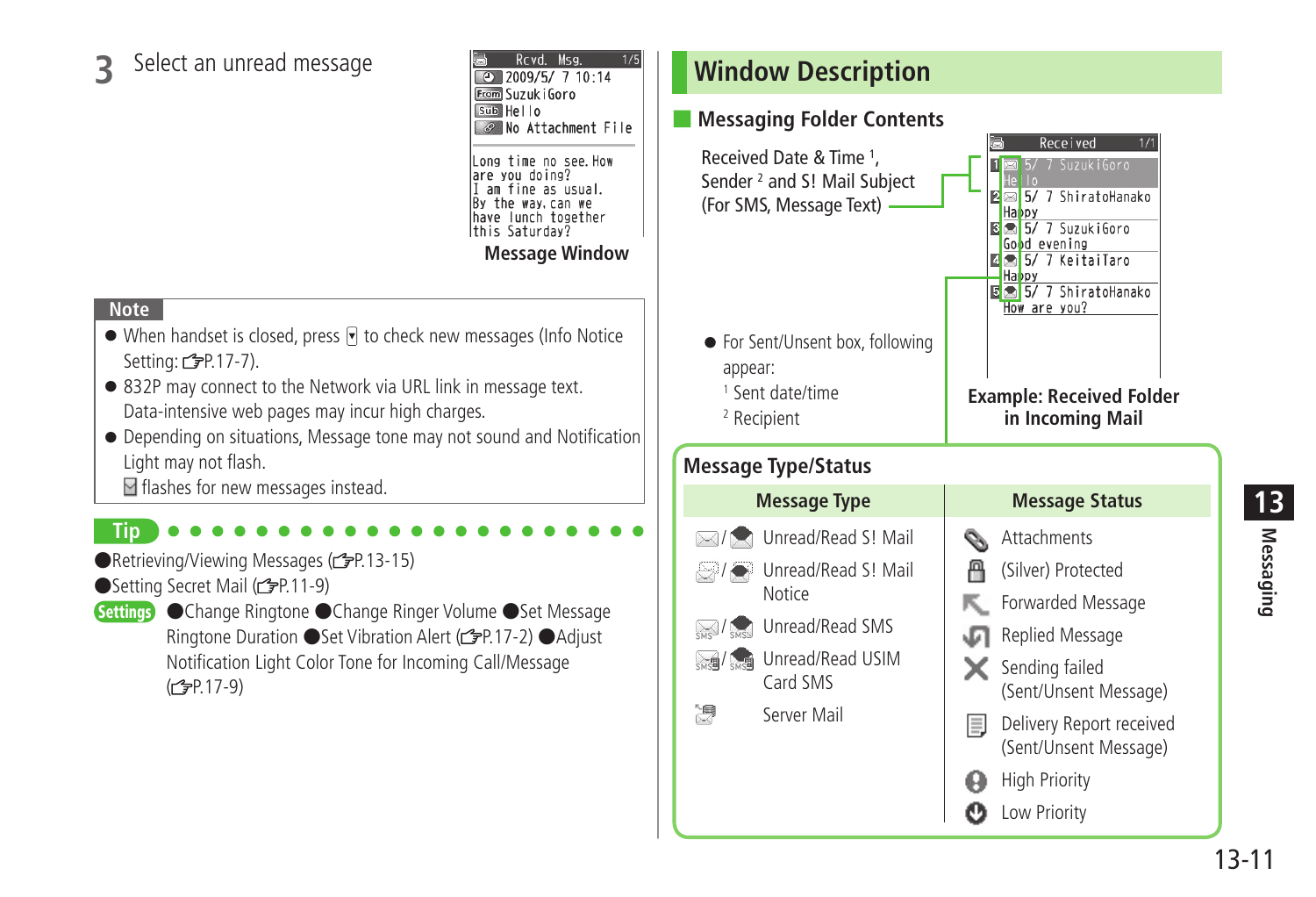### <span id="page-11-0"></span>■ **Message Contents**



### **Number of Attachments**

The number of files (images, sounds, videos, text, etc.) appears.

● For a sent message, the following appear:  $<sup>1</sup>$  Sent date/time  $<sup>2</sup>$ </sup></sup>  $<sup>2</sup>$  Recipient</sup> <sup>3</sup> Number/all sent messages

### **Note**

- Status indicators for forwarded/replied SMS messages (saved in USIM Card) do not appear.
- After retrieving complete messages, S! Mail Notice icons with **EXECUTE:** (Forwarded) or (Replied) change to  $\boxtimes$  / (S! Mail).
- Messages remain protected after complete messages are retrieved via protected S! Mail Notices.
- If messages on microSD Card do not appear correctly, copy messages to handset (**PP.9-18**) and execute **Charset Conversion** (PP.13-22).

**Tip**

●Functions Available for Received/Sent/Draft Message List ( $2P.13-20$ ) ●Functions Available in Received/Sent Message Window (子P.13-21) Settings ● Change Font Size ( PP.17-14)

# **Retrieving Complete S! Mail**

**During Video Calls or outgoing mail, complete S! Mail is not downloaded. When notification arrives, retrieve complete message. Note: Depending on download setting, complete message is not downloaded.**

**1** At the end of message text, highlight **Continue**



### ■ **Retrieve from Message List**

 $>$  In received message list,  $\overline{Y}$  [Menu]  $\rightarrow$  *Retrieve*  $\rightarrow$  *This one* 

### ■ **Retrieve Multiple Messages**

 $>$  In received message list, **[x]** [Menu]  $\rightarrow$  *Retrieve*  $\rightarrow$  *Selected*  $\rightarrow$ Repeat: Select a message\* **[Finish] YES**

 $*$  To cancel selection, press  $\bullet$  again.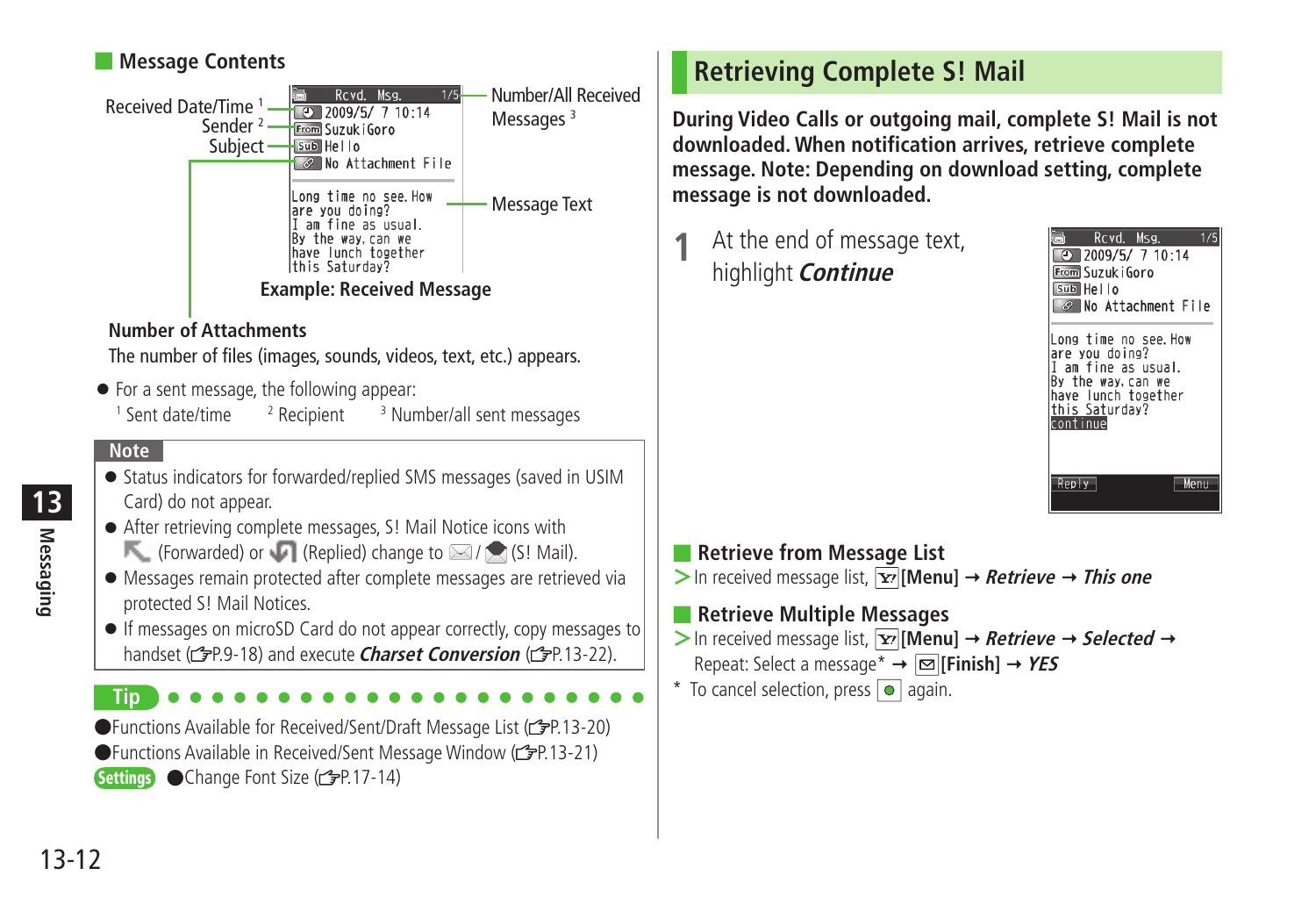# <span id="page-12-0"></span>**Opening & Saving Attachments**

- **1** In Message window, **[Menu] Attached files**
- Select a file  $\rightarrow$   $\overline{CLR}$
- **3** To save the file, highlight the file  $\Box$  [Save]  $\rightarrow$  *YES*

# **4** Select a folder



### **Note**

- When messages are opened, attached image files appear/play automatically.
- (Silver) appears with file requiring a Content Key. If Content Key has expired, warning appears when opening a file. Acquire new Content  $Key (2P.9-5).$
- Incompatible files are saved to Other Documents in Data Folder. Some files may not be saved to 832P.

### **File Formats Supported by Auto Playback**

- Image files (JPEG, GIF, PNG)
- Music files (SMAF, AMR, SMF, SP-MIDI)



Settings ● Play Attached Music Files Automatically (<a>
<sub>(2</sub>P.17-14)</a>

# **Showing Sent/Received Mail Address**

**1 Sent Address** Press and hold

### **Received Address**

Press and hold o

- : SMS (successfully sent)
- **EMAIL**: S! Mail (successfully sent)
- To show Redial/Incoming Call Logs: **[Change]**

# **2** Select a log to show

- $\bullet$  To send S! Mail/SMS to addresses shown:  $\boxed{\bullet}$   $\rightarrow$  Mail composition operation (S! Mail: FFrom Step 4 on P.13-4 or SMS: FFrom Step 4 on P.13-7)
- To save to Phone Book: **[Store]**  Operation for saving to Phone Book (r<sup>2</sup>From Step 2 on P.4-5)

# **Tip**

● Sent/Received Address (r字P.13-19)

13-13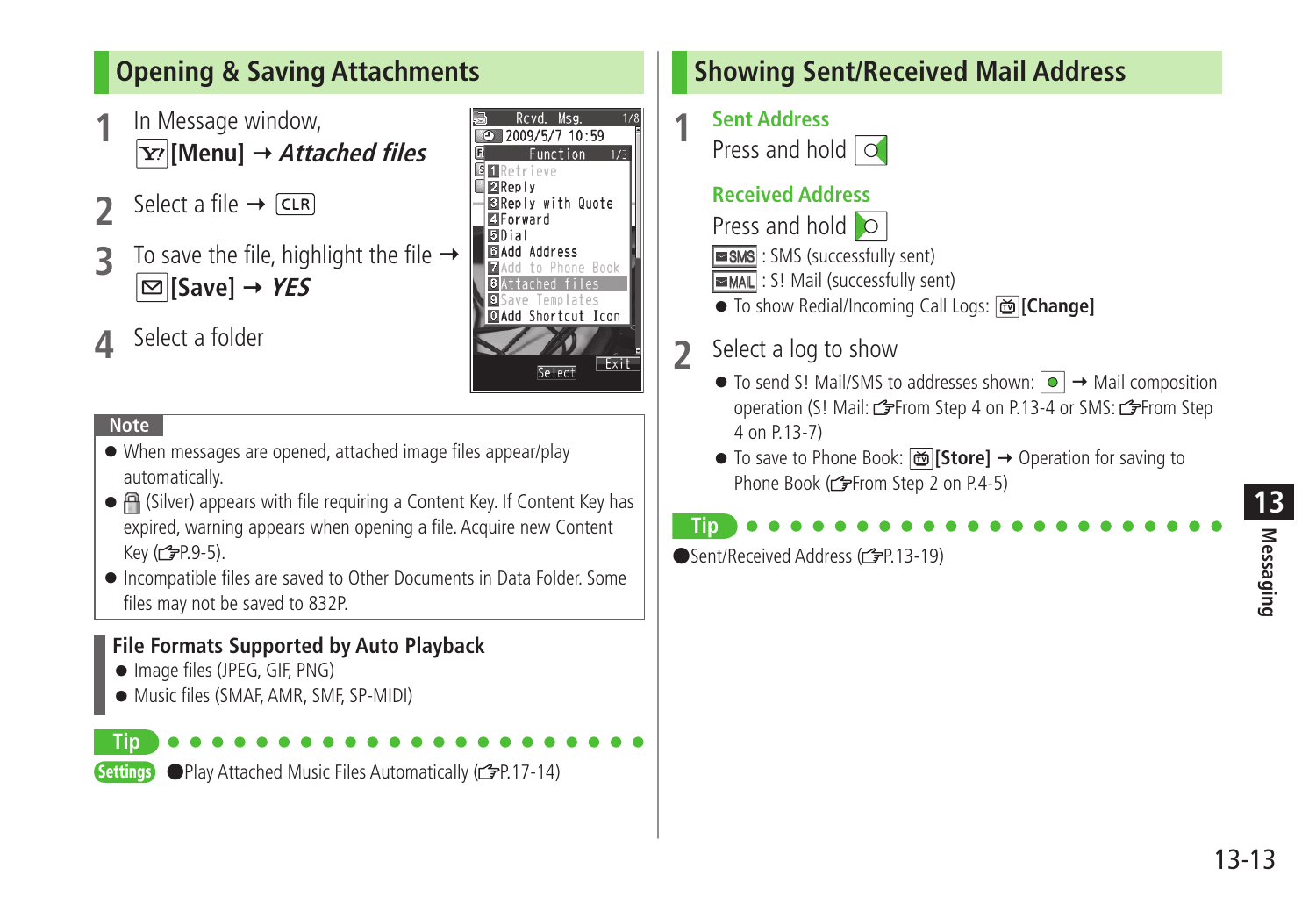# <span id="page-13-0"></span>**Using Server Mail**

**Retrieve mail list stored at the Center to view Server Mail.**

# **Viewing Server Mail**

- **1 Server Mail**
- **2 Retrieve Mail List YES**

■ **Update Server Mail List >**After Step1, **Retrieve Mail List** → **[Update]** → **YES** 

# **Retrieving Server Mail**

**1 Server Mail Retrieve Mail List**

 $\bullet$  If no Server Mail is in the list,  $YES \rightarrow Back$ 

# **2 Retrieve a New Message**



 **Retrieve Multiple Messages**

 $\boxed{\mathbf{Y}'}$  [Menu]  $\rightarrow$  *Retrieve*  $\rightarrow$  *Retrieve Selected*  $\rightarrow$ Select S! Mail<sup>\*</sup>  $\rightarrow \boxed{\infty}$  [Finish]  $\rightarrow$  *YES* \* To clear, repeat same operation.

■ **Retrieve All Messages >**  $\boxed{\triangleright}$  → Server Mail → Retrieve All

### **Tip**

● Mail Security (仁子P.11-10)

● Server Mail Functions (子P.13-15)

**Messaging**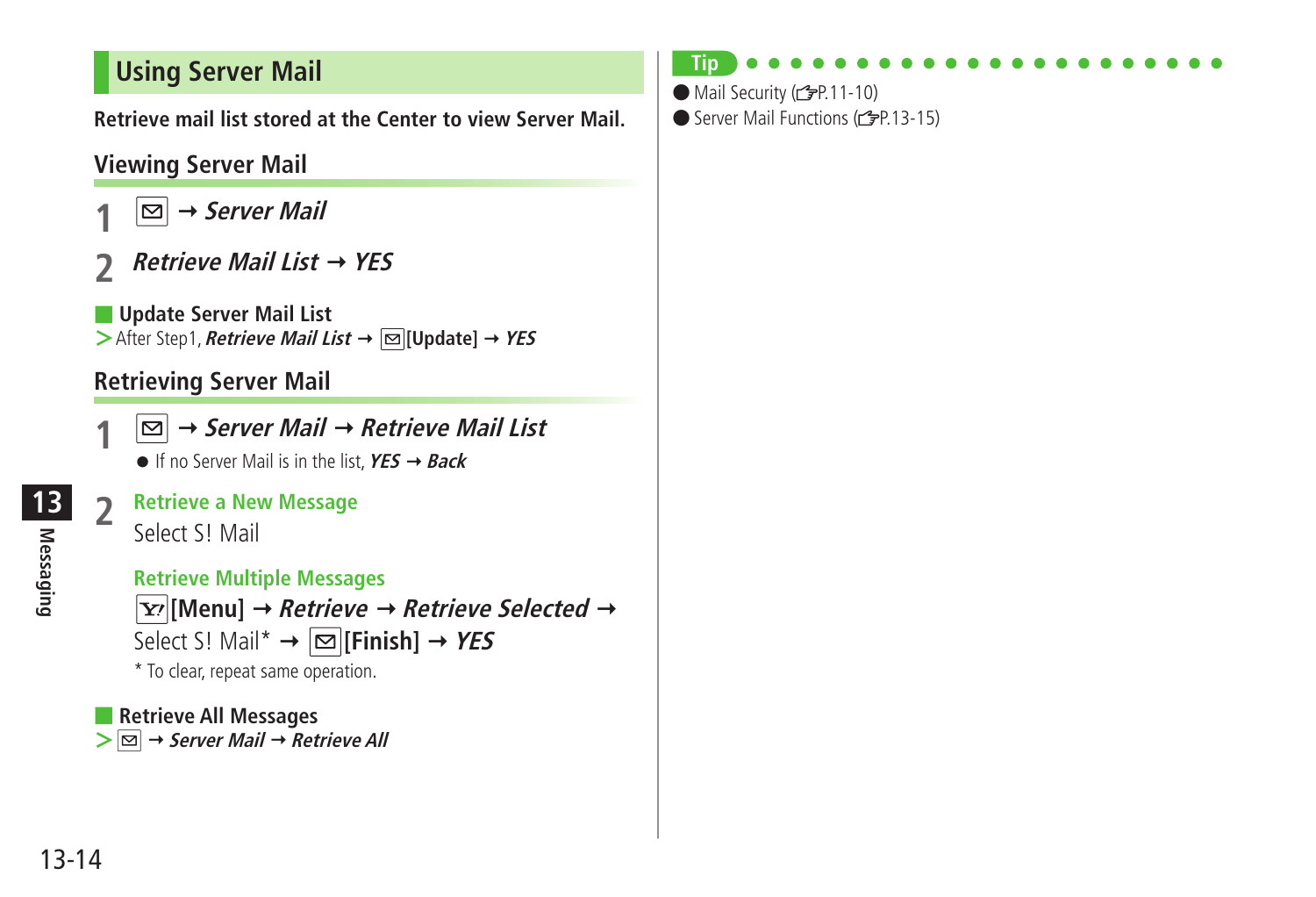# <span id="page-14-0"></span>**Retrieving/Viewing Messages**

# **Manually Retrieving New Messages**

Retrieve S! Mail messages saved on Server while handset is off/out-of-range.  $\geq$   $\boxed{\odot}$   $\rightarrow$  *Retrieve New* 

### **Server Mail functions**

**From**  $\triangleright$  **Server Mail** 

- **Delete One/Selected Server Mail**  $\triangleright$  **Retrieve Mail List**  $\rightarrow$  Highlight a message  $\rightarrow \triangleright$  [Menu]  $\rightarrow$ **Del Server Mail → Delete This or Delete Selected (→ For Delete This**, select messages<sup>\*</sup>  $\rightarrow \boxed{\infty}$  [Finish])  $\rightarrow$  YES
- \* To clear, repeat same operation.
- **Delete All Server Mail >Delete All** Enter Phone Password **YES**
- **Forward Server Mail**  $\triangleright$  **Retrieve Mail List**  $\rightarrow$  Highlight a message  $\rightarrow \triangleright$  [Menu]  $\rightarrow$ **Fwd Server Mail**  $\rightarrow$  Compose S! Mail  $\rightarrow \boxed{\infty}$  [Send]
- **Sort Server Mail**  $\triangleright$  **Retrieve Mail List**  $\rightarrow \boxed{\mathbf{x}}$  [Menu]  $\rightarrow$  **Sort**  $\rightarrow$  Select a condition
- **View Server Mail Information**  $\triangleright$  **Retrieve Mail List**  $\rightarrow$  Highlight a message  $\rightarrow \triangleright$  [Menu]  $\rightarrow$ **Mail Information**
- **View Server Mail Memory >Server Mail Memory**

# **Organizing/Using Messages**

# **Checking Messages in Messaging Folders**

- **1 Incoming Mail**, **Drafts**, **Sent/Unsent**
- In Incoming Mail folder, select a folder then message.
- Messaging Folders: <sub>2</sub>P.13-3
- **2** Select a message
	- $\bullet$  In Received/Sent Message window, toggle  $\boxed{H}/\boxed{\ast}$  to view previous/next messages.

**Tip** ●Functions Available in Incoming Mail Box ●Functions Available for Received/Sent/Draft Message List ( $\mathcal{P}$ P.13-20)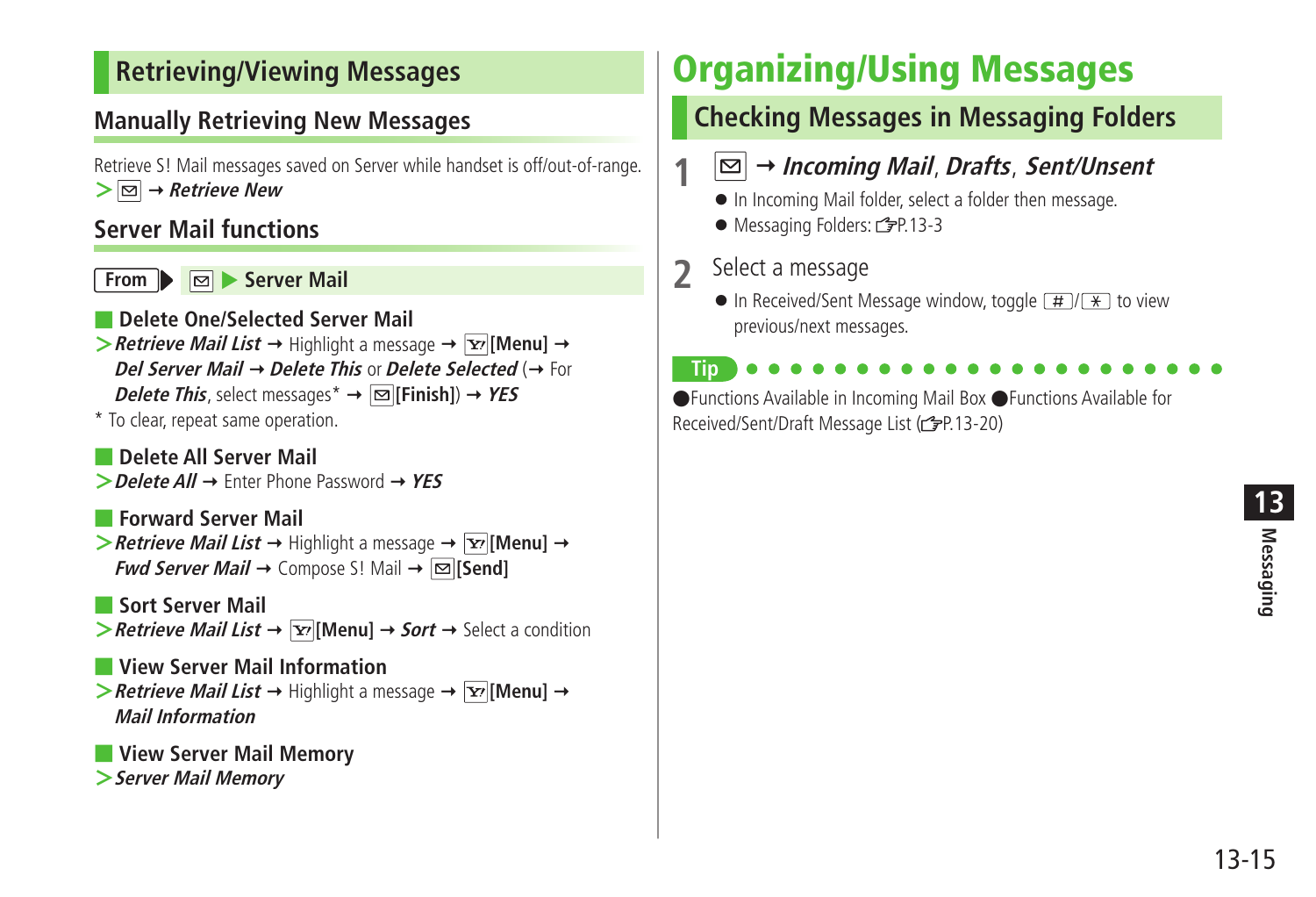# <span id="page-15-0"></span>**Auto-sort**

- Previously received messages are not sorted.
- Incoming messages are sorted by subject if both address and subject match sort condition applied to specific folder. Messages with no subject are sorted by address.
- Either address or mail subject can be specified per folder.
	- **1 Incoming Mail**
- **2** Highlight ユーザーフォルダ 1-3 **[Menu] Auto-sort**

|   | Incoming Mail            |  |
|---|--------------------------|--|
|   | lmReceived(2)            |  |
| p | Function                 |  |
|   | <b>MAdd</b> folder       |  |
|   | <b>⊠Edit folder name</b> |  |
| F | Auto-sort                |  |
|   | ⊠Mail Security           |  |
|   | 固Delete folder           |  |
|   |                          |  |
|   |                          |  |
|   |                          |  |
|   |                          |  |
|   |                          |  |
|   |                          |  |
|   |                          |  |
|   | Select                   |  |
|   |                          |  |

- **Messaging 13**
- $\overline{\mathbf{x}}$  [Menu]  $\rightarrow$  Select an item (See below)

| <b>Item</b> | <b>Operation/Description</b>                                      |
|-------------|-------------------------------------------------------------------|
|             | Add Address Sort received messages by sender's address            |
|             | $\triangleright$ Select an address selection method $\rightarrow$ |
|             | Select/enter an address                                           |
|             | • Save up to 10 addresses per folder.                             |

| <b>Item</b>        | <b>Operation/Description</b>                  |
|--------------------|-----------------------------------------------|
| <b>Add Subject</b> | Sort received messages by mail subject        |
|                    | $\blacktriangleright$ Enter a subject         |
|                    | • Save one subject per folder.                |
|                    | • SMS cannot be sorted by mail subject.       |
| <b>Add Group</b>   | Sort received messages by Group in Phone Book |
|                    | $\geq$ Select a group                         |
|                    | • Save up to 10 groups per folder.            |

### ■ **Edit Sort Conditions**

> After Step 2, highlight an item → **[e][Edit]** → Edit address, subject or mail group

### ■ **Change Auto-sort List View**

Switch Name view or Address view for Auto-sort.

 $\triangleright$  After Step 2,  $\boxed{\mathbf{Y}}$  [Menu]  $\rightarrow$  *Display the List*  $\rightarrow$  *Name* or *Address* 

### ■ **Delete Auto-sort Settings**

 $\triangleright$  After Step 2, (highlight an item  $\rightarrow$ )  $\boxed{\mathbf{x}}$  **[Menu]**  $\rightarrow$  *Auto-sort*  $\rightarrow$  *Delete* or **Delete All** (→ For **Delete All**, enter Phone Password) → YES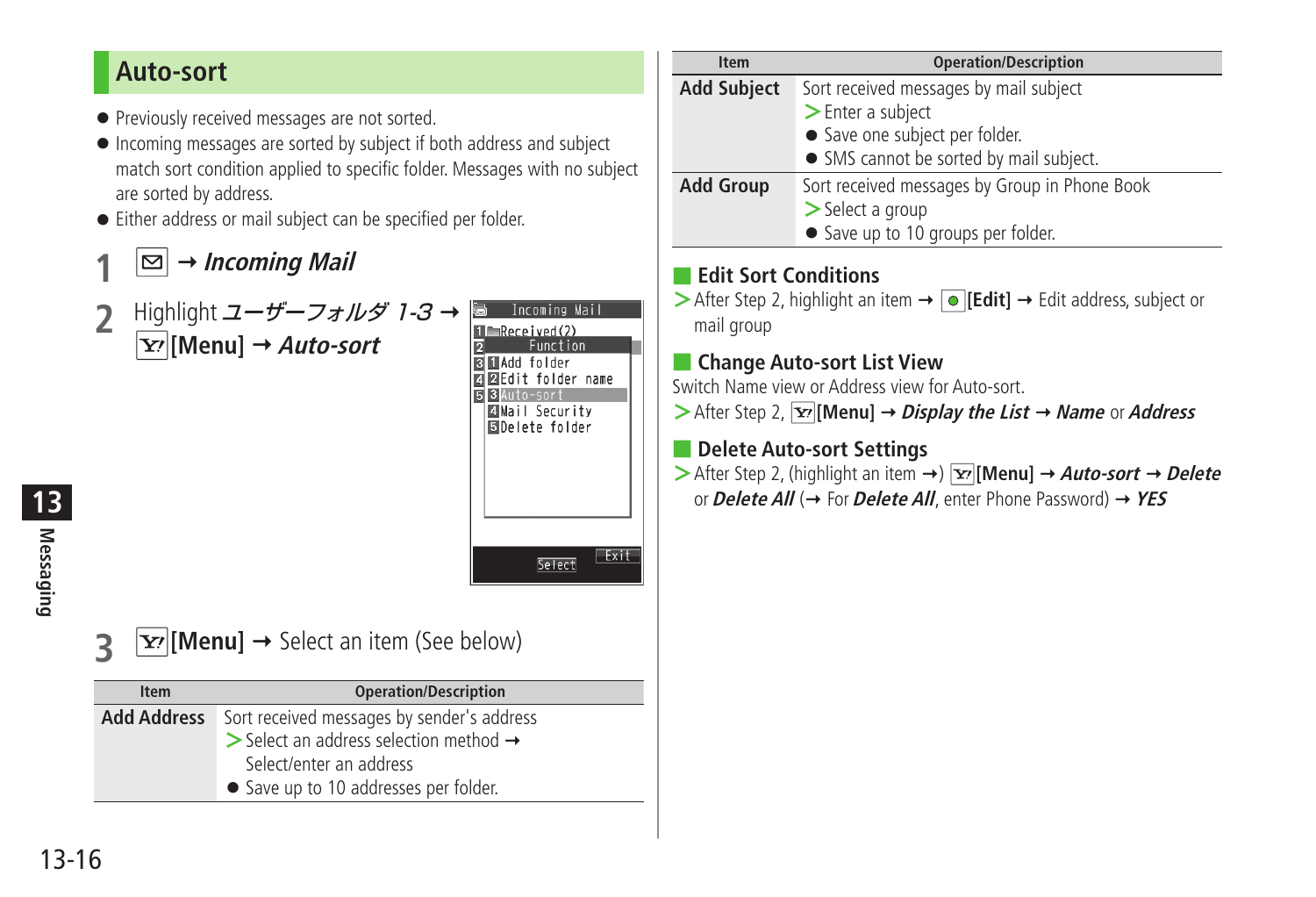# <span id="page-16-0"></span>**Filter Spam**

**Sort messages from unidentifiable handsets into Spam Folder without incoming notification.**

### **Note**

● Some messages from addresses saved in Phone Book as secret data may be sorted into Spam Folder. Be careful when deleting messages from Spam Folder.

## **Setting Spam Folder**

**<Default> OFF**

- $|\mathfrak{\triangle}|\rightarrow$  Settings  $\rightarrow$  Universal Settings  $\rightarrow$ **Anti-Spam Measures**
- *Spam Filter* → Enter Phone Password
- **3 ON YES**

# **Safe List**

- Specify up to 20 addresses and domains (for example, @softbank.ne.jp) to receive messages from without sorting into Spam Folder.
- $|\mathfrak{\triangle}|\rightarrow$  Settings  $\rightarrow$  Universal Settings  $\rightarrow$ **Anti-Spam Measures Safe List**

### **2 Add Addresses**

**[Menu] Add Address Received Address** or **Direct Entry**  $\rightarrow$  Select or enter an address

### **Add Domains**

**[Y'[Menu]** → Add Domain → Enter a domain (character string after @)

# **3 [Finish]**

### ■ **Edit Saved Addresses**

> After Step 1, highlight an address → **I**IEdit | → Edit address

### ■ **Delete Addresses**

**>**After Step 1, (highlight an address →)  $\overline{Y}$ [Menu] → Delete or **Delete All** ( $\rightarrow$  For **Delete All**, enter Phone Password)  $\rightarrow$  YES

### **Tip**

 $\bigcirc$ Report Spam ( $\bigcirc$ P.13-22)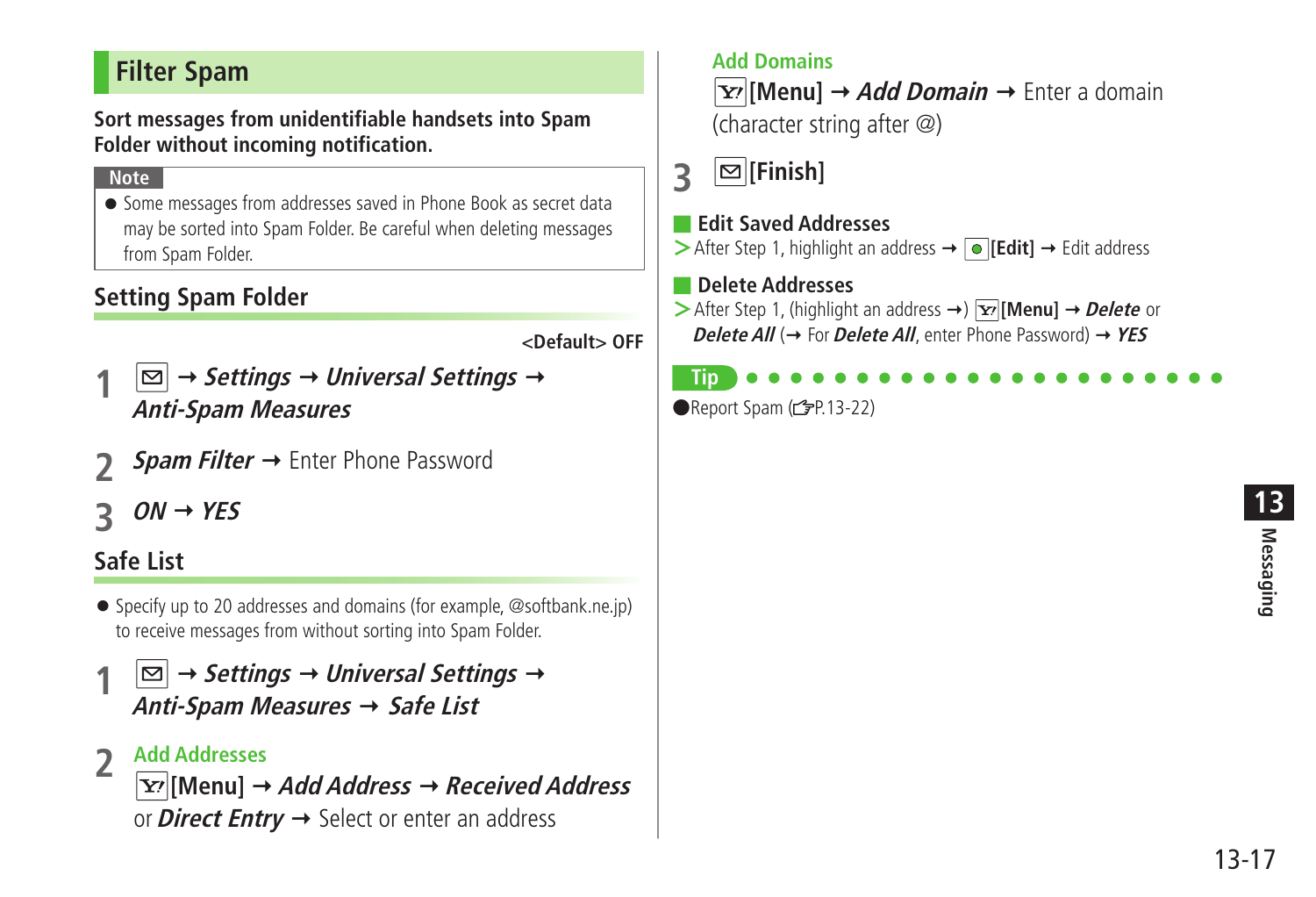# <span id="page-17-0"></span>**Replying to Messages**

**1 Via S! Mail**<br>
In Message window, **⊠[Reply]** 

# **→ Reply to Sender** or

# **Reply to All**

Received message text is quoted.

● **Re**: appears before Subject of reply.

### **Via SMS**

In Message window, **[Reply]** Received message text is quoted.

- **2** Complete message  $\rightarrow \boxed{2}$  **[Send]**
- **Without Quoting Message Text when Replying**

 $>$  In Step 1,  $\overline{X}$  [Menu]  $\rightarrow$  *Reply*  $\rightarrow$  *Reply to Sender* or *Reply to All*  $\rightarrow$ **Compose S! Mail** or **Compose SMS**

● Selectable items differ by mail type.

### **Note**

 $\bullet$  Alternatively, select a message in message list to reply to  $(\mathcal{C} \rightarrow P.13-20)$ 



# **Using Mail Groups**

**Save mail addresses by group. Messages can be sent to specified group of recipients.**

- Save up to five recipients per group.
- Create up to 20 groups.

# **Creating Mail Groups**

### **Main Menu ▶ Phone Book ▶ Settings ▶ Mail Group**

- **1** Select a group to save
	- **2 Enter Mail Address Directly** Highlight **<Not stored>**  $\rightarrow$ **<b>** $\Xi$  [Edit] → Enter mail address

**Select Mail Address from Phone Book or Sent/Received Address Logs** Highlight **<Not stored>**  $\rightarrow$ **[Menu] Look-up address**

- $\rightarrow$  Select an item  $\rightarrow$  Select an entry
- Repeat Step 2 to save mail addresses.



### **Mail Group List**

13-18

**Messaging**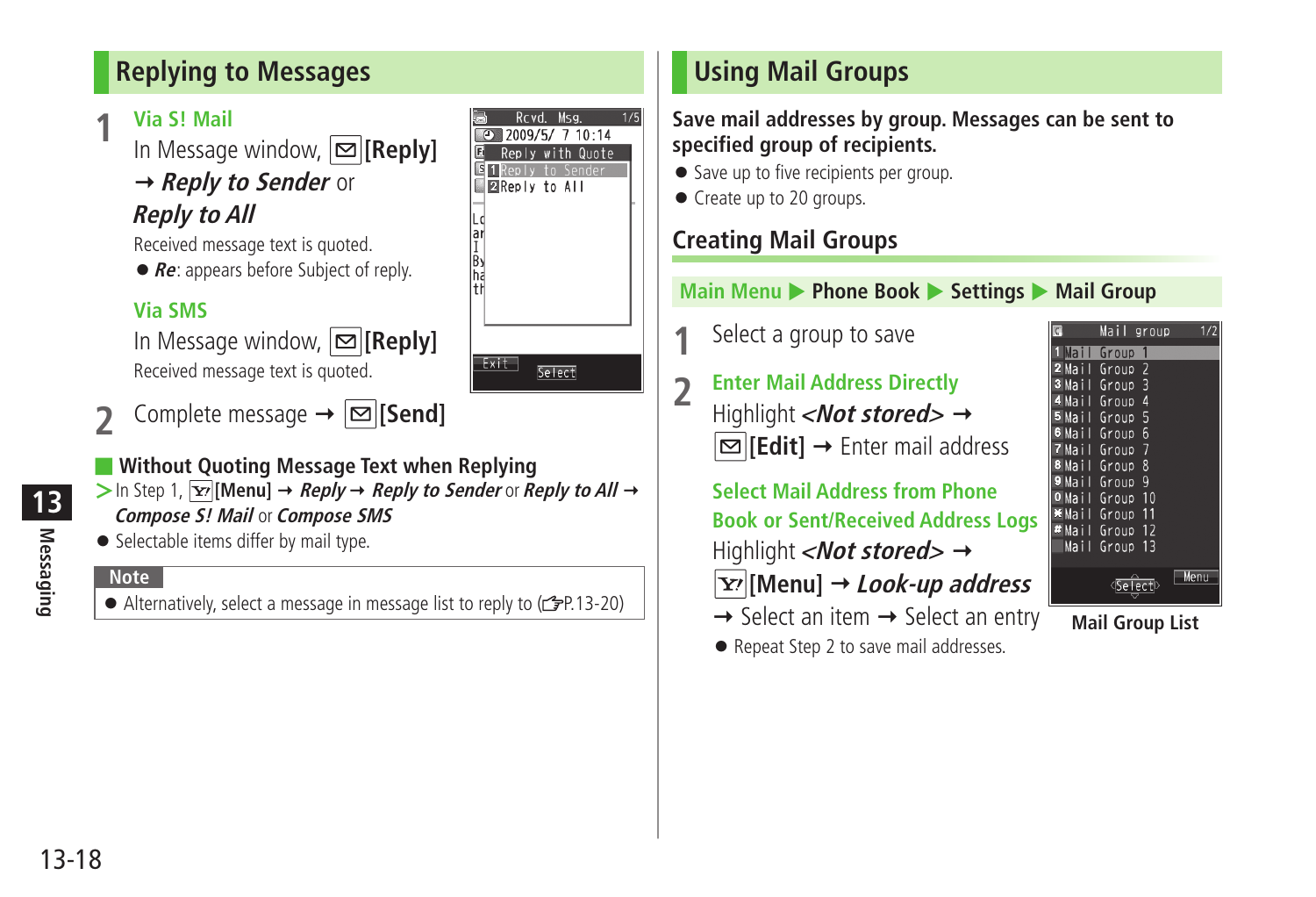### <span id="page-18-0"></span>■ **Change Group Names**

 $>$  In Step 1, highlight a mail group  $\rightarrow \boxed{\mathbf{x}}$  [Menu]  $\rightarrow$ *Edit group name* → Edit name

### ■ **Reset Group Names**

 $>$  In Step 1, highlight a mail group  $\rightarrow \boxed{\mathbf{x}}$  [Menu]  $\rightarrow$ **Reset group name YES**

■ **Edit Mail Addresses**  $\triangleright$  After Step 1, highlight a mail address  $\rightarrow \triangleright$  **[Edit]**  $\rightarrow$  Edit

### ■ **Delete Saved Mail Addresses**

 $\triangleright$  After Step 1, (highlight a mail address  $\rightarrow$ ) **[Menul**  $\rightarrow$ **Delete this** or **Delete all** ( $\rightarrow$  For **Delete all**, enter Phone Password)  $\rightarrow$ **YES**

## **Sending a Message to All Group Members**

**Main Menu ▶ Phone Book ▶ Settings ▶ Mail Group** 

**1** Highlight a group  $\rightarrow \boxed{\infty}$   $[\Box \times \Box] \rightarrow OK$ 

**2** Compose a message ( $\mathbb{Z}$ From Step 4 on P.13-4)

# **Sent/Received Address**

 $>$  Sent address logs: Press and hold  $\boxed{\circledcirc}$   $\rightarrow$  Highlight an address  $\rightarrow$ **[Y]** [Menu] → Select an item (See below)  $\triangleright$  Received address logs: Press and hold  $\triangleright$   $\rightarrow$  Highlight an address  $\rightarrow$ **[Y7]** [Menu] → Select an item (See below)

| <b>Item</b>                         | <b>Operation/Description</b>                                                      |
|-------------------------------------|-----------------------------------------------------------------------------------|
| Character                           | Toggle character size                                                             |
| size                                |                                                                                   |
| <b>Add to Phone</b>                 | Save selected mail address/number to Phone Book                                   |
| <b>Book</b>                         | (ferom Step 2 on P.4-5)                                                           |
| <b>Add shortcut</b>                 | Create a shortcut (read 1-17) Select a shortcut in Standby                        |
| icon                                | to open composition window with selected mail address/<br>number in Address field |
| Compose                             | Create S! Mail to selected address/phone number                                   |
| S! Mail                             | (from Step 4 on P.13-4)                                                           |
| Compose                             | Create SMS to selected phone number (CFFrom Step 4 on                             |
| <b>SMS</b>                          | $P.13-7)$                                                                         |
| <b>Dialing</b>                      | $\triangleright$ Select a dialing method $\rightarrow$ <i>Dial</i>                |
| Dialed calls <sup>1</sup>           | Show Redial logs                                                                  |
| <b>Received</b>                     | Show Incoming Call Logs                                                           |
| calls $2$                           |                                                                                   |
| <b>Delete this</b>                  | $>$ YES                                                                           |
| <b>Delete</b>                       | > Check logs to be deleted $\rightarrow \infty$ [Finish] $\rightarrow$ YES        |
| selected                            |                                                                                   |
| Delete all                          | $\triangleright$ Enter Phone Password $\rightarrow$ YES                           |
| <sup>1</sup> Sant address logs only |                                                                                   |

Sent address logs only

2 Received address logs only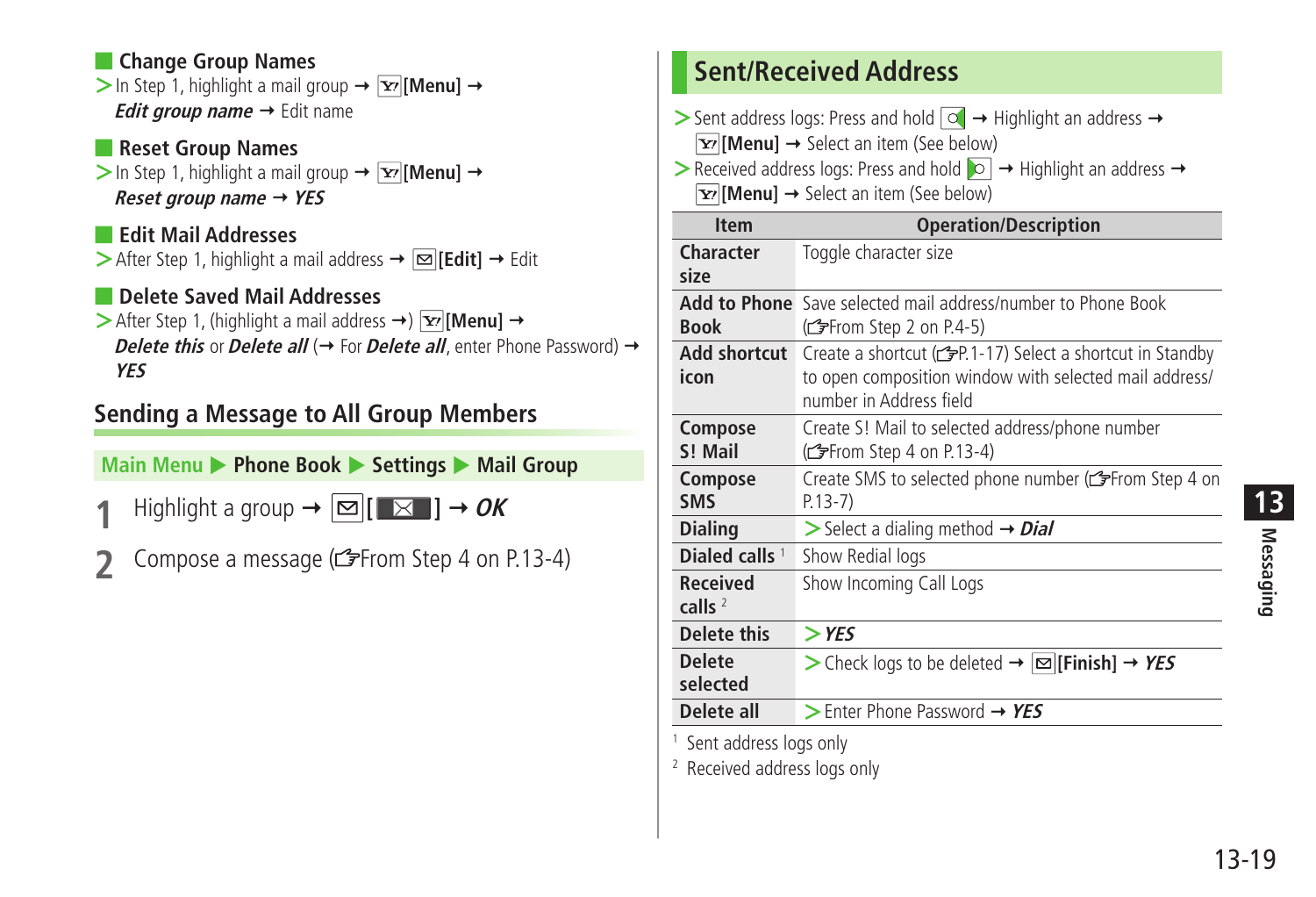# <span id="page-19-0"></span>**Organizing Messages**

■ **Functions Available in Incoming Mail Box** 

 $\geq$   $\boxed{\infty}$   $\rightarrow$  *Incoming Mail*  $\rightarrow$  Highlight a folder  $\rightarrow$   $\boxed{\infty}$  [Menu]  $\rightarrow$  Select an item (See below)

| <b>Item</b>                   | <b>Operation/Description</b>                                                                               |
|-------------------------------|------------------------------------------------------------------------------------------------------------|
| <b>Add folder</b>             | > Enter folder name                                                                                        |
| <b>Edit folder</b><br>$name*$ | $\geq$ Edit folder name                                                                                    |
| Auto-sort*                    | > Sort received messages (Auto-sort: refrom Step 3 on<br>$P.13-16$                                         |
| <b>Mail Security</b>          | Set to enter Phone Password for opening a folder<br>> Enter Phone Password<br>• To cancel: repeat the step |
|                               | <b>Delete folder</b> <sup>*</sup> $\geq$ Enter Phone Password $\rightarrow$ YES                            |
| * ㄱ  一ヸ  ㄱ ㅗ Ⅱ . ゲ ⌒ n l ៶៸   |                                                                                                            |

ユーサーフォルタ only

# ■ **Functions Available for Received/Sent/Draft Message List**

 $\geq \boxed{\infty}$  + **Incoming Mail**, **Drafts** or **Sent/Unsent** ( $\rightarrow$  For **Incoming Mail**, select a folder)  $\rightarrow$  Highlight a message  $\rightarrow \boxed{\mathbf{x}}$  [Menu]  $\rightarrow$  Select an item (See below)

| <b>Item</b>  | <b>Operation/Description</b>                                                                                                                                                                                                         |
|--------------|--------------------------------------------------------------------------------------------------------------------------------------------------------------------------------------------------------------------------------------|
| Edit $12$    | Edit message to send<br>(S! Mail: <a>From Step 2 on P.13-4/SMS: <a>From Step 2 on P.13-7)</a></a>                                                                                                                                    |
| Send $2$     | Send Drafts                                                                                                                                                                                                                          |
| Retrieve $3$ | Retrieve complete S! Mail<br>> This one or Selected ( $\rightarrow$ For Selected, select<br>multiple messages* $\rightarrow \boxed{\text{ } \text{\small \Xi \small \Xi}}$ [Finish] $\rightarrow$ YES)<br>* To cancel: press o again |

| <b>Item</b>                             | <b>Operation/Description</b>                                                                                                                                                                                                                                                                                                                                                                                                                         |  |  |
|-----------------------------------------|------------------------------------------------------------------------------------------------------------------------------------------------------------------------------------------------------------------------------------------------------------------------------------------------------------------------------------------------------------------------------------------------------------------------------------------------------|--|--|
| Reply $3$                               | > Reply to Sender or Reply to All $\rightarrow$ Compose S! Mail<br>or <i>Compose SMS</i> → Compose a message                                                                                                                                                                                                                                                                                                                                         |  |  |
|                                         | (S! Mail: <a>From Step 4 on P.13-4/SMS: <a>From Step 4 on P.13-7)</a><br/>• Items to be selected differ by mail type.</a>                                                                                                                                                                                                                                                                                                                            |  |  |
| <b>Reply with</b><br>Quote <sup>3</sup> | Quote received message to reply<br>> Reply to Sender or Reply to All $\rightarrow$<br>Compose S! Mail or Compose SMS → Compose a<br>message (S! Mail: <a>From Step 4 on P.13-4/<br/>SMS: CFFrom Step 4 on P.13-7)<br/>• Selectable items differ by mail type.</a>                                                                                                                                                                                    |  |  |
| Forward $3$                             | > Forward /Fwd Server Mail $\rightarrow$ Select Address field $\rightarrow$<br>Select an item $\rightarrow$ Select/enter an address $\rightarrow \boxed{\infty}$ [Send]<br>● Forward Server Mail (£PP.13-15)<br>. When forwarding S! Mail, "Fw:" appears before<br>Subject. Dotted line appears in the first line of Text<br><b>field</b><br>• Attachments are also forwarded (Messages with copy<br>protected attachments may not be forwardable.). |  |  |
| Dial                                    | > Select an item → Make a call/compose a message/add<br>to Phone Book                                                                                                                                                                                                                                                                                                                                                                                |  |  |
| hhA<br>Address $13$                     | Save addresses to Phone Book<br>Select phone number or mail address $\rightarrow$ YES<br>(ferom Step 2 on P.4-5)                                                                                                                                                                                                                                                                                                                                     |  |  |
| Protect/<br>Unprotect <sup>13</sup>     | Protect received/sent messages<br>> This one or Selected ( $\rightarrow$ For Selected, select<br>multiple messages $* \rightarrow \infty$ [Finish])<br>* To cancel: press o again<br>• To unprotect, repeat the step.                                                                                                                                                                                                                                |  |  |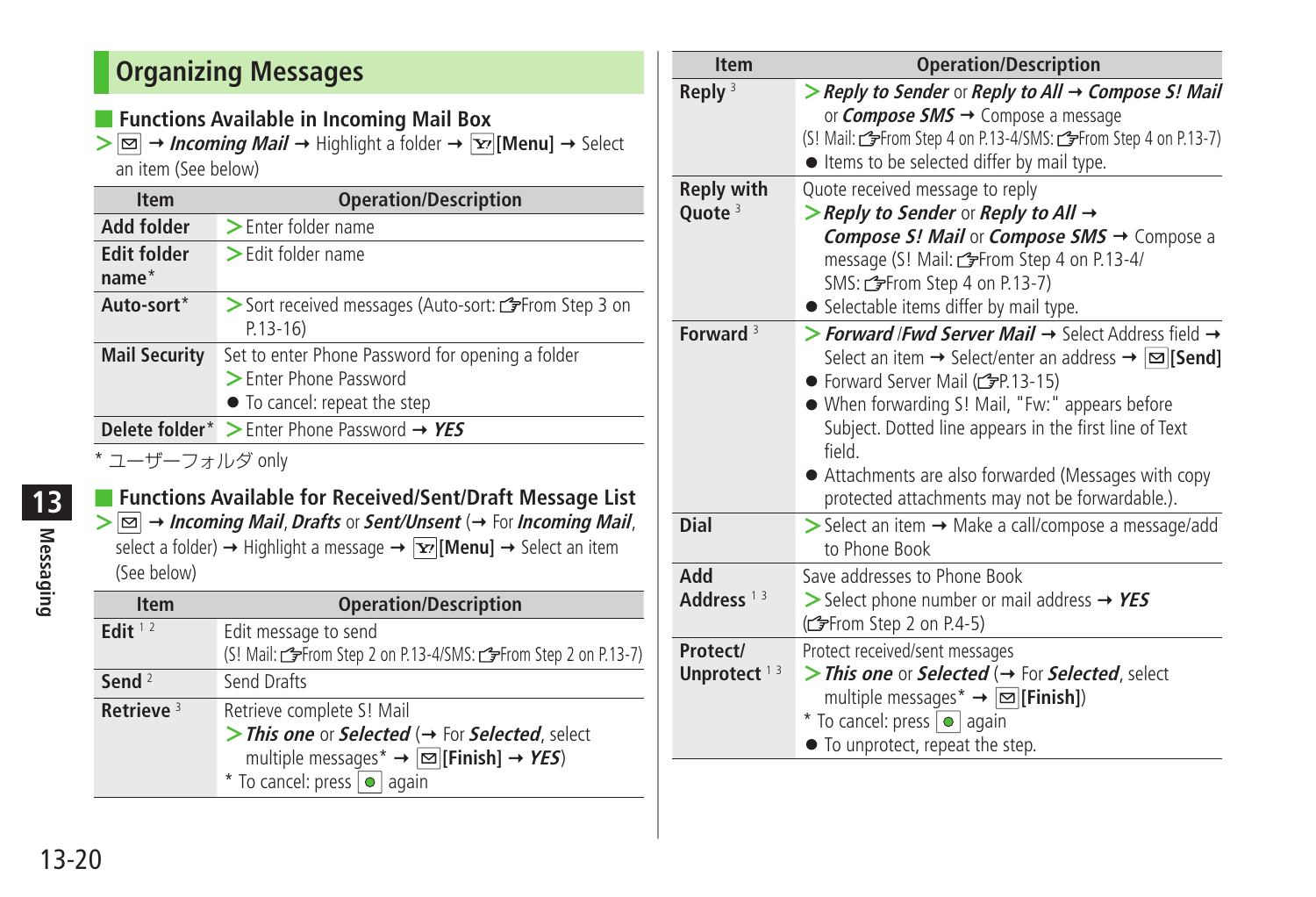<span id="page-20-0"></span>

| <b>Item</b>                                                                                        | <b>Operation/Description</b>                                                                                                                                                                                                                        |
|----------------------------------------------------------------------------------------------------|-----------------------------------------------------------------------------------------------------------------------------------------------------------------------------------------------------------------------------------------------------|
| Unread/<br>Read $3$                                                                                | Switch status to Unread/Read                                                                                                                                                                                                                        |
| Move $3$                                                                                           | Move messages to specific folders<br>> Move This or Move Selected ( $\rightarrow$ For Move Selected,<br>select multiple messages <sup>*</sup> → $\boxed{\infty}$ [Finish] → YES) →<br>Select a folder<br>* To cancel: press $\boxed{\bullet}$ again |
| <b>Delete</b>                                                                                      | $\triangleright$ Select an item $\rightarrow$ Operate selected item<br>• If messages are received while selecting multiple<br>messages, message deletion may fail.                                                                                  |
| Confirm<br>Delivery <sup>1</sup>                                                                   | View Delivery report                                                                                                                                                                                                                                |
| Send Ir data                                                                                       | (C <sub>FP</sub> 10-3)                                                                                                                                                                                                                              |
| IC.<br><b>Transmission</b>                                                                         | (C <sub>FP.10-5</sub> )                                                                                                                                                                                                                             |
| Copy to<br>microSD                                                                                 | Copy messages to microSD Card<br>$>$ YES                                                                                                                                                                                                            |
| Copy to USIM/<br>Copy to Phone <sup>3</sup>                                                        | Copy SMS to USIM Card/handset<br>$>$ YES                                                                                                                                                                                                            |
| Move to<br><b>USIM/Move</b><br>to Phone $3$                                                        | Move SMS to USIM Card/handset<br>$>$ YES                                                                                                                                                                                                            |
| Sort                                                                                               | Change display order<br>> Select a display order                                                                                                                                                                                                    |
| Mail<br><b>Information</b>                                                                         | View detailed information (Subject, From, To, etc.)                                                                                                                                                                                                 |
| <sup>1</sup> Sent messages only<br><sup>2</sup> Drafts only<br><sup>3</sup> Received messages only |                                                                                                                                                                                                                                                     |

# **Using Messages**

### ■ **Functions Available in Received/Sent Message Window**

**>** In Message Window, [**x**<sup>2</sup>] [Menu] → Select an item (See below)

| <b>Item</b>                             | <b>Operation/Description</b>                                                                                                                                                                                                                             |
|-----------------------------------------|----------------------------------------------------------------------------------------------------------------------------------------------------------------------------------------------------------------------------------------------------------|
| Retrieve <sup>1</sup>                   | Retrieve complete S! Mail                                                                                                                                                                                                                                |
| Edit $2$                                | Edit message to send<br>(S! Mail: refrom Step 2 on P.13-4/SMS: refrom Step 2<br>on P.13-7)                                                                                                                                                               |
| Reply $1$                               | > Reply to Sender or Reply to All $\rightarrow$ Compose S! Mail<br>or <i>Compose SMS</i> → Compose a message<br>(S! Mail: refrom Step 4 on P.13-4/SMS: refrom Step 4<br>on P.13-7)<br>• Items to be selected differ by mail type.                        |
| <b>Reply with</b><br>Ouote <sup>1</sup> | Quote received message to reply<br>> Reply to Sender or Reply to All $\rightarrow$<br>Compose S! Mail or Compose SMS → Compose a<br>message (S! Mail: from Step 4 on P.13-4/<br>SMS: refrom Step 4 on P.13-7)<br>• Selectable items differ by mail type. |
| Forward $1$                             | > Forward or Fwd Server Mail<br>● Forward Server Mail (CPP.13-15)                                                                                                                                                                                        |
| Dial                                    | > Select an item > Make a call/compose a message/add<br>to Phone Book                                                                                                                                                                                    |
| <b>Add Address</b>                      | Save addresses to Phone Book<br>$\triangleright$ Select phone number or mail address $\rightarrow$ YES<br>(ferom Step 2 on P.4-5)                                                                                                                        |
| <b>Book</b>                             | Add to Phone Save highlighted phone number/mail address to Phone<br><b>Book</b><br>$>$ YES<br>(From Step 2 on P.4-5)                                                                                                                                     |



 $\mathscr{H}$